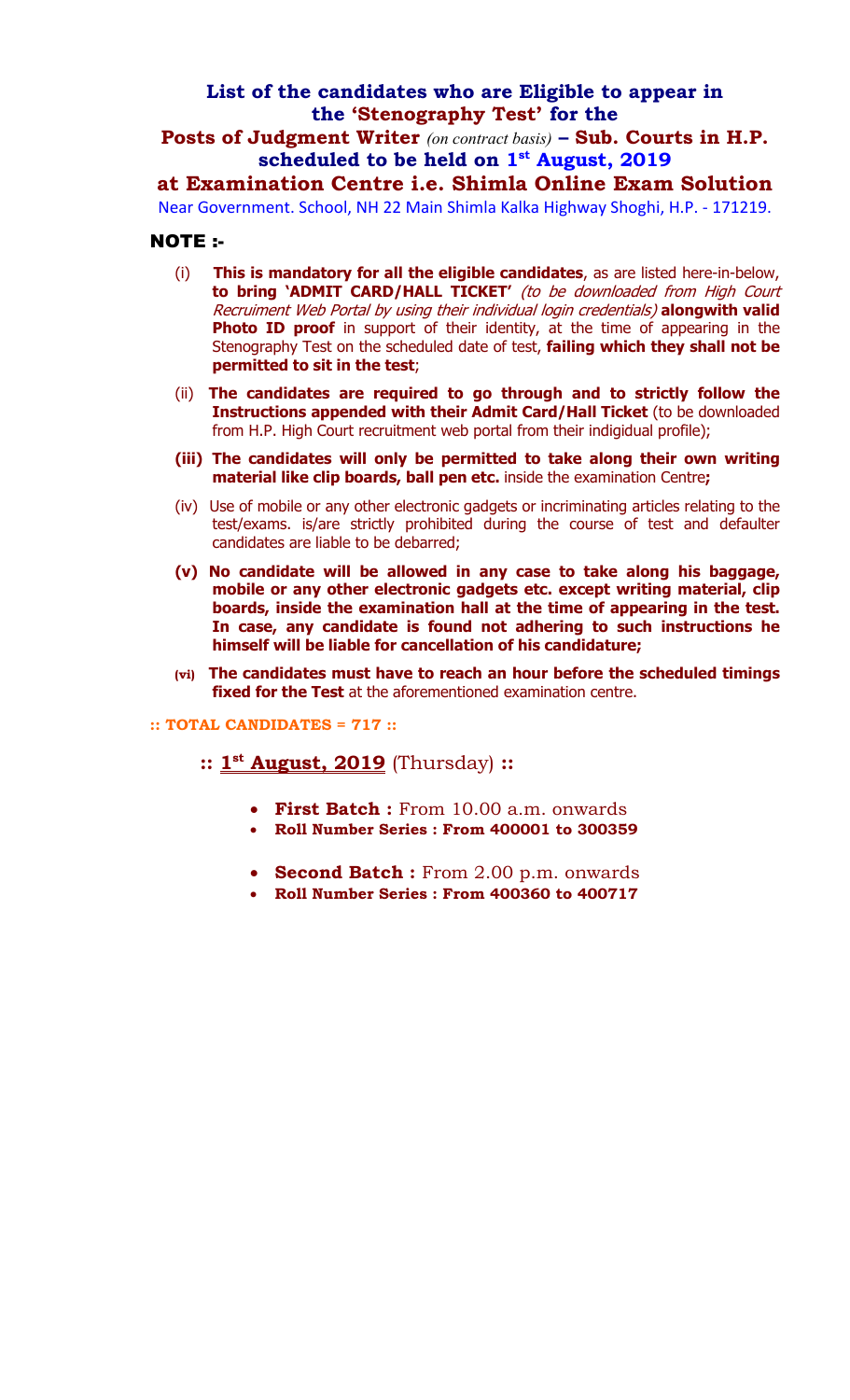| S1.<br>No.   | Roll No. | <b>Candidate Name</b>          | <b>Father Name</b>                         | <b>Application No.</b> | Date<br>of Birth |
|--------------|----------|--------------------------------|--------------------------------------------|------------------------|------------------|
| $\mathbf{1}$ | 400001   | NITIKA SHARMA                  | <b>RAM PAL</b>                             | 187502200000005        | 28 Mar 1998      |
| 2            | 400002   | <b>GULCHAMAN</b>               | <b>MOHD NAZIR</b>                          | 187502200000006        | 02 Jun 1993      |
| 3            | 400003   | <b>MANISH KUMAR</b>            | <b>MED RAM</b>                             | 187502200000007        | 19 Jul 1997      |
| 4            | 400004   | MAHESH KUMAR                   | PRAKASH CHANDER                            | 187502200000008        | 25 Jan 1989      |
| 5            | 400005   | <b>SHIVANI DEVI</b>            | <b>DAULAT RAM</b><br><b>SHARMA</b>         | 187502200000010        | 15 Apr 1995      |
| 6            | 400006   | PAVANA DEVI                    | PRAVEEN KUMAR                              | 187502200000011        | 15 Apr 1992      |
| 7            | 400007   | SYED AHMAD ALI<br><b>RIZVI</b> | SYED ZULFEQUAR<br><b>HAIDER</b>            | 187502200000012        | 01 Feb 1991      |
| 8            | 400008   | NITASHA SONI                   | <b>RAJENDER SONI</b>                       | 187502200000013        | 01 Aug 1992      |
| 9            | 400009   | PREETY VERMA                   | <b>JAI KUMAR VERMA</b>                     | 187502200000014        | 20 Sep 1989      |
| 10           | 400010   | <b>SAHIL BATSAL</b>            | <b>SHYAM LAL</b>                           | 187502200000015        | 11 Jul 1996      |
| 11           | 400011   | <b>ARCHANA</b>                 | <b>ISHWAR DASS</b>                         | 187502200000016        | 05 Feb 1993      |
| 12           | 400012   | <b>MANDHIR</b>                 | <b>ANIL KUMAR</b>                          | 187502200000020        | 25 Jun 1996      |
| 13           | 400013   | <b>SHUBHAM</b>                 | <b>BIR SINGH</b>                           | 187502200000022        | 12 Jun 1995      |
| 14           | 400014   | <b>SUNNY</b>                   | <b>RIZHU RAM</b>                           | 187502200000023        | 12 May 1993      |
| 15           | 400015   | <b>ARUN KUMAR</b>              | ISHVER SINGH<br><b>GUPTA</b>               | 187502200000024        | 21 Aug 1974      |
| 16           | 400016   | <b>KSHITIJ THAKUR</b>          | <b>NEK RAM</b>                             | 187502200000025        | 17 Nov 1994      |
| 17           | 400017   | KISHORE KUMAR                  | PRAKASH CHAND                              | 187502200000028        | 22 Oct 1986      |
| 18           | 400018   | PAWAN KUMAR                    | SATPAL SHARMA                              | 187502200000029        | 26 Dec 1990      |
| 19           | 400019   | VINEET SHARMA                  | ROHTASH SHARMA                             | 187502200000030        | 23 Jul 1995      |
| 20           | 400020   | AKSHAY MADAAN                  | <b>KRISHAN LAL</b><br>MADAAN               | 187502200000031        | 27 Jun 1994      |
| 21           | 400021   | <b>BAJEER SINGH</b>            | RAJENDER SINGH                             | 187502200000032        | 14 Jun 1995      |
| 22           | 400022   | <b>MONIKA</b>                  | <b>JAI KISHAN</b>                          | 187502200000033        | 03 Apr 1993      |
| 23           | 400023   | <b>SHASHI VERMA</b>            | <b>BIRBAL VERMA</b>                        | 187502200000034        | 28 Feb 1993      |
| 24           | 400024   | DIKSHA THAKUR                  | <b>SURJEET SINGH</b>                       | 187502200000035        | 27 Oct 1997      |
| 25           | 400025   | <b>JYOTI SAINI</b>             | <b>RAJINDER SAINI</b>                      | 187502200000036        | 24 Aug 1995      |
| 26           | 400026   | <b>KHEM RAJ</b>                | HIMTU                                      | 187502200000037        | 05 Mar 1997      |
| 27           | 400027   | PRAJAPATI<br><b>NARAYAN</b>    | <b>LATE SHRI</b><br><b>BHAGWATI PRASAD</b> | 187502200000039        | 10 Jan 1978      |
| 28           | 400028   | <b>ANKITA VERMA</b>            | <b>GIRDHARI LAL</b><br><b>VERMA</b>        | 187502200000040        | 10 Aug 1993      |
| 29           | 400029   | PANKAJ SHARMA                  | <b>JAGDISH CHAND</b><br><b>SHARMA</b>      | 187502200000041        | 04 Jun 1993      |
| 30           | 400030   | <b>SANJEEV KUMAR</b>           | <b>HARI SINGH</b>                          | 187502200000044        | 07 Mar 1989      |
| 31           | 400031   | RAVI                           | <b>ROSHAN LAL</b>                          | 187502200000045        | 10 Dec 1995      |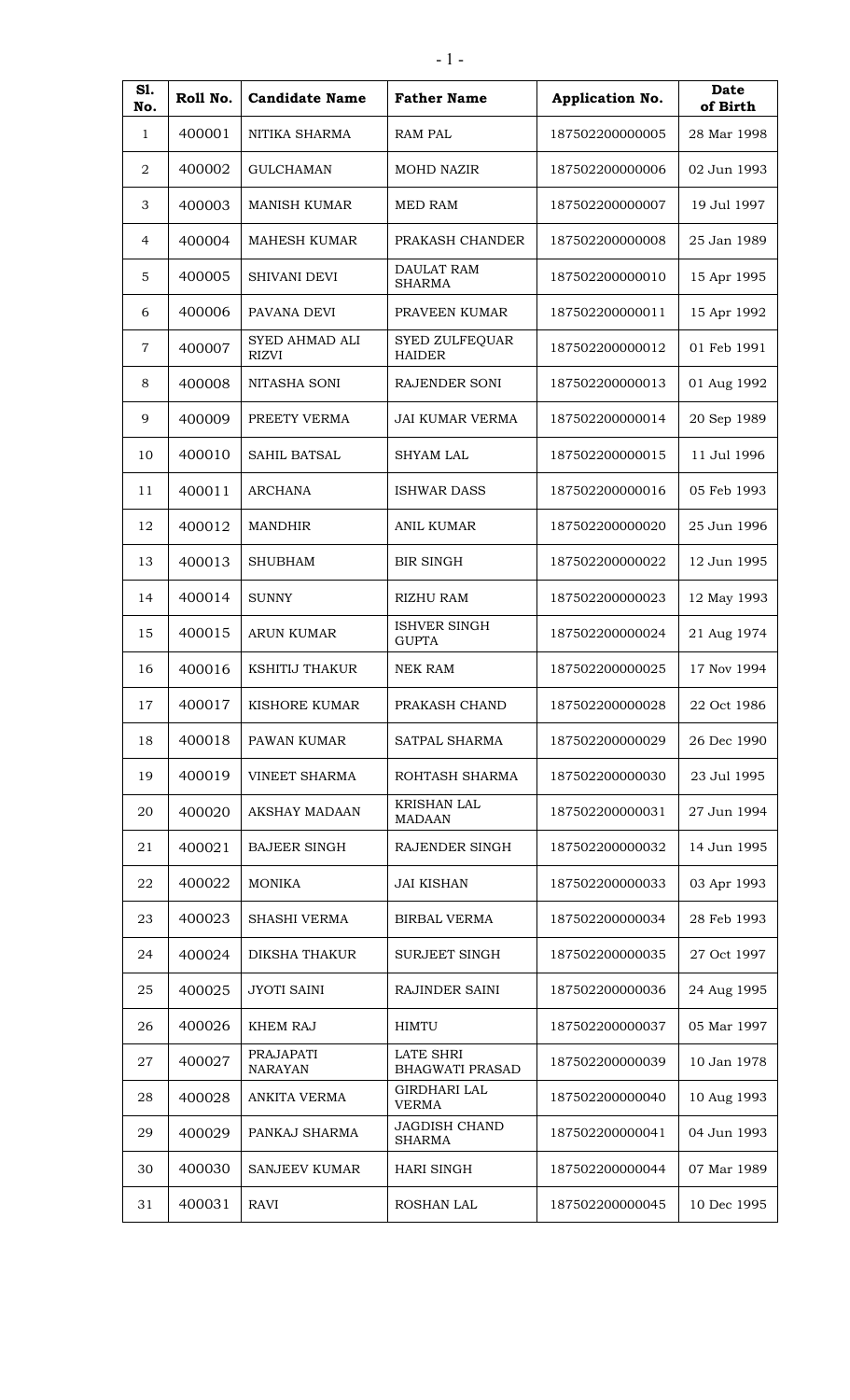| S1.<br>No. | Roll No. | <b>Candidate Name</b>               | <b>Father Name</b>                  | Application No. | <b>Date</b><br>of Birth |
|------------|----------|-------------------------------------|-------------------------------------|-----------------|-------------------------|
| 32         | 400032   | <b>INDUBALA</b>                     | <b>WO VIVEK</b><br><b>CHAUDHARY</b> | 187502200000046 | 17 Dec 1984             |
| 33         | 400033   | <b>ANURESH KUMAR</b>                | RANJIT SINGH                        | 187502200000048 | 01 Apr 1994             |
| 34         | 400034   | KAMALJEET GORA                      | <b>AJIT SINGH</b>                   | 187502200000050 | 01 Jun 1996             |
| 35         | 400035   | <b>KIRAN THAKUR</b>                 | <b>RAJ KRISHAN</b>                  | 187502200000052 | 28 Mar 1995             |
| 36         | 400036   | <b>MANOJ KUMAR</b>                  | <b>RAMESH KUMAR</b>                 | 187502200000053 | 21 Jan 1992             |
| 37         | 400037   | <b>RUCHIKA</b>                      | RAJENDER LAL<br><b>VERMA</b>        | 187502200000056 | 07 Jun 1993             |
| 38         | 400038   | VIKUL KUMAR                         | <b>SUNIL SINGH</b>                  | 187502200000057 | 02 Jan 1996             |
| 39         | 400039   | <b>CHARANJEET</b><br><b>SINGH</b>   | <b>SURJEET SINGH</b>                | 187502200000059 | 20 Dec 1985             |
| 40         | 400040   | AJAY BHARDWAJ                       | <b>RAM KARAN</b><br><b>BHARDWAJ</b> | 187502200000060 | 13 Jun 1993             |
| 41         | 400041   | <b>SHAKTI</b>                       | <b>RAKESH</b><br><b>MANCHANDA</b>   | 187502200000061 | 26 Nov 1993             |
| 42         | 400042   | <b>VIJAY GAUTAM</b>                 | KULDEEP GAUTAM                      | 187502200000062 | 17 Jan 1995             |
| 43         | 400043   | <b>MANPREET KAUR</b>                | <b>HARJINDER SINGH</b>              | 187502200000063 | 03 Aug 1996             |
| 44         | 400044   | <b>HARI PRASAD</b><br><b>BHUSAL</b> | <b>RAM KRISHAN</b><br><b>BHUSAL</b> | 187502200000064 | 21 Sep 1992             |
| 45         | 400045   | <b>UMESH KUMARI</b>                 | <b>NARESH KUMAR</b>                 | 187502200000065 | 30 Apr 1987             |
| 46         | 400046   | <b>BHAWNA</b>                       | <b>SAT PAL</b>                      | 187502200000066 | 11 May 1996             |
| 47         | 400047   | TOSHITA THAKUR                      | VINDO KUMAR                         | 187502200000067 | 05 Jan 1997             |
| 48         | 400048   | <b>KAMLESH VOHRA</b>                | VIKRAM SINGH<br><b>VOHRA</b>        | 187502200000068 | 02 Apr 1990             |
| 49         | 400049   | <b>BANDNA</b>                       | <b>CHANDER MOHAN</b>                | 187502200000069 | 25 Oct 1986             |
| 50         | 400050   | RESHMU DEVI                         | NIKHIL KAPILA                       | 187502200000070 | 05 Oct 1986             |
| 51         | 400051   | DEEPAK THAKUR                       | <b>JOGINDER THAKUR</b>              | 187502200000071 | 07 Apr 1995             |
| 52         | 400052   | <b>HARISH CHAND</b>                 | <b>HEM RAJ</b>                      | 187502200000072 | 15 Jun 1991             |
| 53         | 400053   | <b>HARDEV</b>                       | <b>PYARE LAL</b>                    | 187502200000073 | 09 Sep 1991             |
| 54         | 400054   | <b>MAYANK SHARMA</b>                | PARMA NAND<br><b>SHARMA</b>         | 187502200000074 | 31 Aug 1993             |
| 55         | 400055   | ANKUSH SHARMA                       | <b>KRISHAN LAL</b><br><b>SHARMA</b> | 187502200000076 | 07 Oct 1995             |
| 56         | 400056   | <b>ARJUN ATTRI</b>                  | ASHWANI ATTRI                       | 187502200000077 | 14 Dec 1995             |
| 57         | 400057   | VISHAL KUMAR                        | <b>RAMJI PURI</b>                   | 187502200000078 | 06 Jan 1985             |
| 58         | 400058   | <b>TARA VATI</b>                    | <b>ANIL KUMAR</b>                   | 187502200000079 | 30 Aug 1986             |
| 59         | 400059   | <b>ABHAY KUMAR</b>                  | <b>SURESH THAKUR</b>                | 187502200000080 | 07 Jan 1986             |
| 60         | 400060   | <b>SAMRITI</b>                      | SATBIR SINGH                        | 187502200000081 | 07 Jan 1994             |
| 61         | 400061   | AASHISH KUMAR                       | <b>SACHITANAND</b><br><b>PRASAD</b> | 187502200000083 | 10 Jan 1987             |
| 62         | 400062   | <b>VIKRMADITY</b><br><b>CHAUHAN</b> | <b>RAM VIJAY</b><br><b>CHAUHAN</b>  | 187502200000084 | 12 Oct 1997             |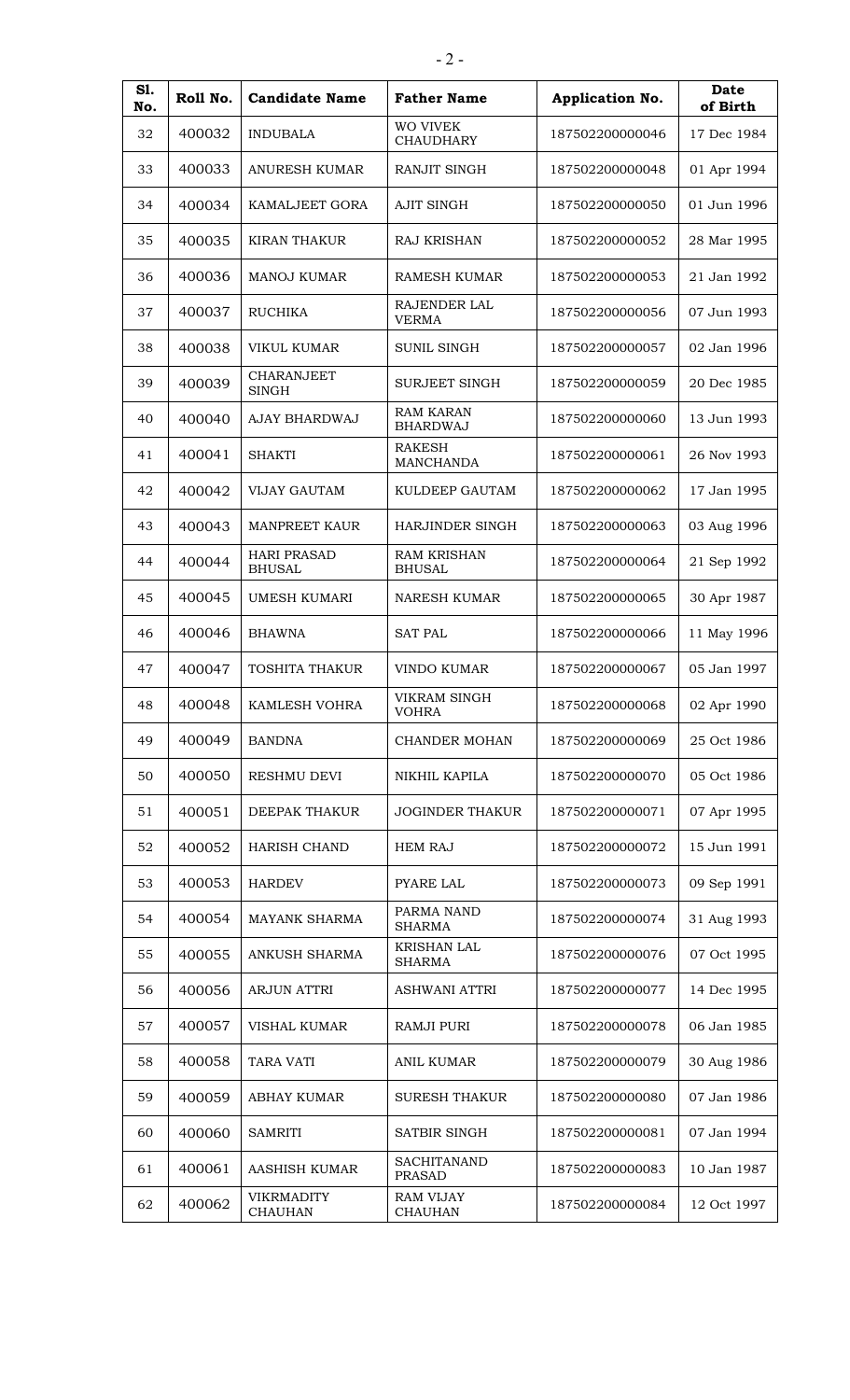| S1.<br>No. | Roll No. | <b>Candidate Name</b>                 | <b>Father Name</b>                      | Application No. | Date<br>of Birth |
|------------|----------|---------------------------------------|-----------------------------------------|-----------------|------------------|
| 63         | 400063   | ANURAG SHARMA                         | <b>SURESH KUMAR</b><br><b>SHARMA</b>    | 187502200000085 | 11 May 1996      |
| 64         | 400064   | MEENAKSHI VERMA                       | <b>HEM SINGH</b>                        | 187502200000086 | 02 Jan 1996      |
| 65         | 400065   | <b>SHILPA</b>                         | <b>BHAGAT SINGH</b>                     | 187502200000087 | 22 Oct 1994      |
| 66         | 400066   | <b>BIRBAL</b>                         | PURAN SINGH                             | 187502200000088 | 27 Apr 1989      |
| 67         | 400067   | <b>SABINA</b>                         | <b>MAJID</b>                            | 187502200000090 | 03 Jul 1988      |
| 68         | 400068   | <b>JANESHWAR</b><br><b>BHAUTA</b>     | <b>MUNSHI RAM</b>                       | 187502200000091 | 03 Mar 1994      |
| 69         | 400069   | <b>VIPAN KUMAR</b>                    | <b>RAM RATTAN</b>                       | 187502200000092 | 08 Oct 1995      |
| 70         | 400070   | <b>MAYA DEVI</b>                      | <b>RAM PAL</b>                          | 187502200000093 | 17 Dec 1988      |
| 71         | 400071   | PROMILA DEVI                          | <b>SH JAGDISH</b>                       | 187502200000094 | 17 Feb 1995      |
| 72         | 400072   | <b>NEHA SHARMA</b>                    | <b>SHIV DAYAL</b><br><b>SHARMA</b>      | 187502200000096 | 06 Aug 1987      |
| 73         | 400073   | <b>DIKSHA</b>                         | <b>RAM SINGH</b><br><b>CHAUHAN</b>      | 187502200000097 | 09 Apr 1994      |
| 74         | 400074   | <b>MANU RADHA</b>                     | <b>MANSA RAM</b>                        | 187502200000098 | 29 Jan 1989      |
| 75         | 400075   | ASHOK KUMAR<br><b>GURI</b>            | <b>DESH RAJ</b>                         | 187502200000099 | 25 May 1994      |
| 76         | 400076   | RISHABH SHARMA                        | <b>MANOHAR KRISHAN</b><br><b>SHARMA</b> | 187502200000100 | 29 Oct 1992      |
| 77         | 400077   | <b>SUMIT KUMAR</b>                    | <b>ARJUN DASS</b>                       | 187502200000101 | 10 Sep 1988      |
| 78         | 400078   | MD AHTESHAM<br>PARYEZUL HUQUE         | Q HUQUE                                 | 187502200000102 | 04 Mar 1997      |
| 79         | 400079   | <b>STUTI TANWAR</b>                   | LATE SH SATISH<br><b>KUMAR</b>          | 187502200000103 | 15 Aug 1995      |
| 80         | 400080   | <b>SITA DEVI</b>                      | <b>ANKUSH KUMAR</b>                     | 187502200000104 | 28 Nov 1988      |
| 81         | 400081   | <b>RITIKA</b>                         | <b>CHARAN DASS</b>                      | 187502200000107 | 20 Feb 1995      |
| 82         | 400082   | <b>JASMEET KAUR</b>                   | UTTAM JEET SINGH                        | 187502200000108 | 14 Jan 1992      |
| 83         | 400083   | <b>INDIRA KUMARI</b>                  | KRISHAN CHAND                           | 187502200000109 | 12 Oct 1995      |
| 84         | 400084   | <b>SANJAY SINGH</b><br><b>PARIHAR</b> | <b>HEERA SINGH</b>                      | 187502200000110 | 04 Mar 1991      |
| 85         | 400085   | DOLLY PAL                             | <b>MANIK PAL</b>                        | 187502200000111 | 24 Jan 1997      |
| 86         | 400086   | NISHA DEVI                            | KISHAN CHAND                            | 187502200000112 | 10 Jan 1997      |
| 87         | 400087   | <b>BHUPENDER SINGH</b>                | <b>SUNKA RAM</b>                        | 187502200000113 | 03 Dec 1980      |
| 88         | 400088   | <b>EKTA</b>                           | <b>SH PAWAN KUMAR</b>                   | 187502200000114 | 16 Aug 1996      |
| 89         | 400089   | AKSHAY KUMAR                          | UTTAM CHAND                             | 187502200000115 | 30 Dec 1994      |
| 90         | 400090   | MUNISH MANDAL                         | <b>RAM SAKAL</b>                        | 187502200000116 | 10 Oct 1991      |
| 91         | 400091   | <b>MANISHA THAKUR</b>                 | TEK CHAND                               | 187502200000117 | 13 Apr 1995      |
| 92         | 400092   | NITIBHA SINGH                         | <b>JAI SINGH</b>                        | 187502200000118 | 27 Nov 1993      |
| 93         | 400093   | PREETI THAKUR                         | RAJENDER THAKUR                         | 187502200000119 | 11 Jan 1995      |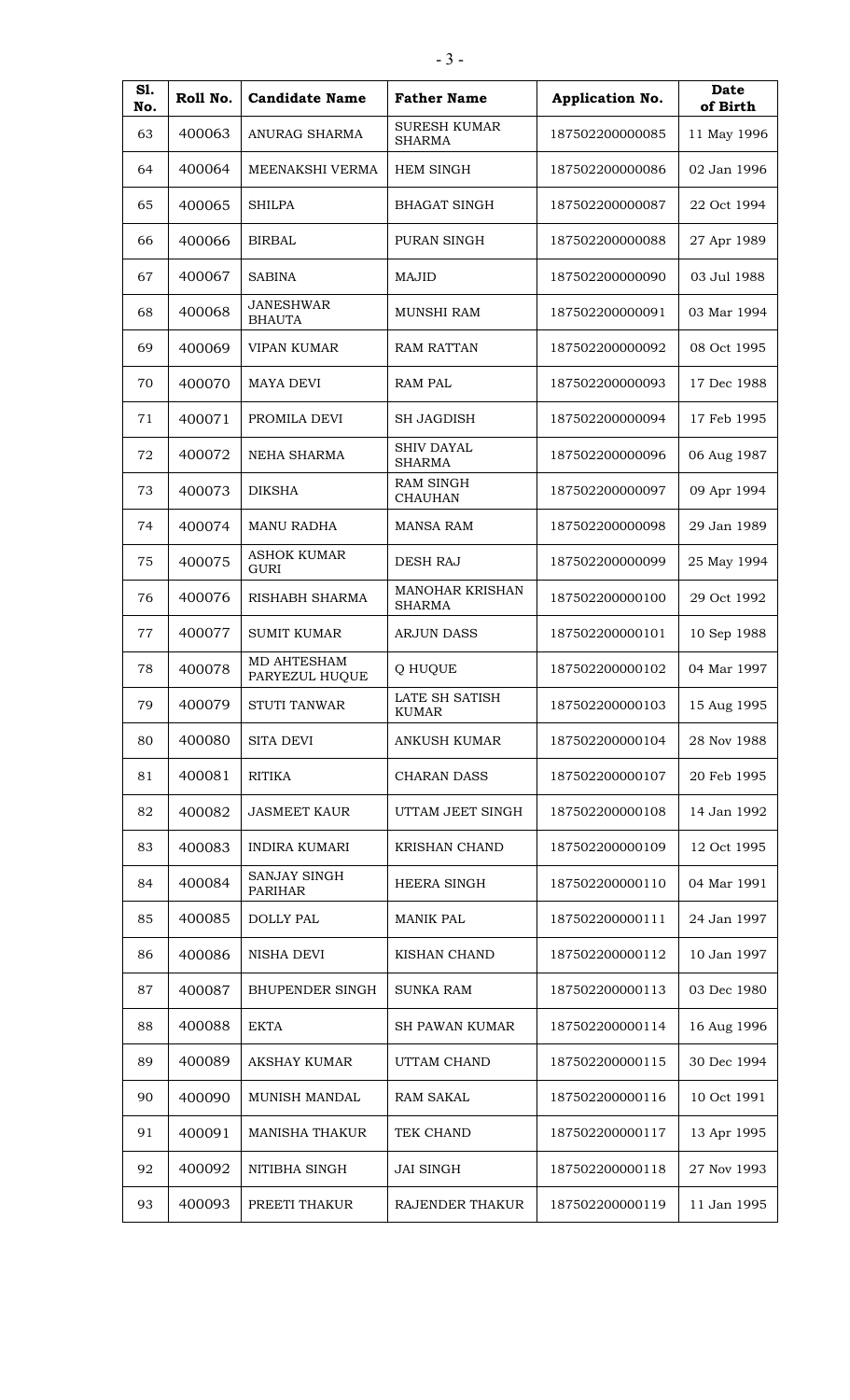| S1.<br>No. | Roll No. | <b>Candidate Name</b>  | <b>Father Name</b>                       | <b>Application No.</b> | Date<br>of Birth |
|------------|----------|------------------------|------------------------------------------|------------------------|------------------|
| 94         | 400094   | <b>AVINASH GULERIA</b> | DILBAG SINGH                             | 187502200000120        | 05 Mar 1997      |
| 95         | 400095   | <b>SUNITA THAKUR</b>   | <b>DOLA RAM</b>                          | 187502200000121        | 20 Oct 1997      |
| 96         | 400096   | <b>PUSHPLATA</b>       | <b>JIYA LAL SHARMA</b>                   | 187502200000122        | 27 Apr 1997      |
| 97         | 400097   | <b>SEEMA</b>           | CHHATAR SINGH                            | 187502200000123        | 12 Mar 1991      |
| 98         | 400098   | <b>RAJNI BALA</b>      | PREM KUMAR                               | 187502200000124        | 07 Oct 1992      |
| 99         | 400099   | <b>SANDEEP KAUR</b>    | <b>JASBIR SINGH</b>                      | 187502200000125        | 13 Mar 1991      |
| 100        | 400100   | <b>SANDEEP KUMAR</b>   | NARENDER KUMAR                           | 187502200000126        | 03 Jun 1990      |
| 101        | 400101   | <b>ABHISHEK</b>        | <b>JOGINDER SINGH</b>                    | 187502200000128        | 10 Mar 1991      |
| 102        | 400102   | PANKAJ SHARMA          | SUBHASH SHARMA                           | 187502200000129        | 20 Mar 1992      |
| 103        | 400103   | <b>KUMAR ANURAG</b>    | <b>RAJNISH KUMAR</b><br><b>SINHA</b>     | 187502200000130        | 17 Oct 1992      |
| 104        | 400104   | <b>AMIT SHARMA</b>     | <b>RAJEEV SHARMA</b>                     | 187502200000131        | 21 Apr 1987      |
| 105        | 400105   | <b>SHUBHAM KUMAR</b>   | <b>BHARAT BHUSHAN</b>                    | 187502200000132        | 21 Feb 1995      |
| 106        | 400106   | DEEPAK TYAGI           | MUKESH KUMAR<br><b>TYAGI</b>             | 187502200000133        | 15 Sep 1994      |
| 107        | 400107   | HIMANSHI DHIMAN        | <b>RAMESH KUMAR</b><br><b>DHIMAN</b>     | 187502200000134        | 23 Dec 1995      |
| 108        | 400108   | <b>JAGAT RAM</b>       | <b>BHUP SINGH</b>                        | 187502200000136        | 18 Sep 1991      |
| 109        | 400109   | KAVITA THAKUR          | <b>SH ISHWAR CHAND</b>                   | 187502200000137        | 02 Feb 1996      |
| 110        | 400110   | <b>SAHIL CHAUDHARY</b> | PREETAM CHAND                            | 187502200000138        | 12 Oct 1997      |
| 111        | 400111   | RISHABH KUMAR          | PAWAN KUMAR                              | 187502200000139        | 02 Sep 1991      |
| 112        | 400112   | PATAN KHADHIRI         | PATAN MASTHAN<br><b>VALLI</b>            | 187502200000141        | 28 Sep 1994      |
| 113        | 400113   | KULDEEP PARSAD         | <b>JAGDISH PARSAD</b><br><b>NAITHANI</b> | 187502200000142        | 26 Jan 1992      |
| 114        | 400114   | PALLAVI THAKUR         | <b>SURAJ PARKASH</b>                     | 187502200000143        | 28 Dec 1997      |
| 115        | 400115   | <b>SANJEEV KUMAR</b>   | <b>JAGAT RAM</b>                         | 187502200000145        | 22 Aug 1994      |
| 116        | 400116   | RASHMI DEVI            | NARENDER SHARMA                          | 187502200000146        | 07 Jun 1996      |
| 117        | 400117   | <b>SUMIT MEHTA</b>     | <b>SHRI SUKHDEV</b><br><b>MEHTA</b>      | 187502200000147        | 27 Feb 1992      |
| 118        | 400118   | POONAM SHARMA          | KEWAL KUMAR                              | 187502200000148        | 04 Jan 1996      |
| 119        | 400119   | <b>AMANDEEP KAUR</b>   | <b>AVTAR SINGH</b>                       | 187502200000149        | 12 Jun 1993      |
| 120        | 400120   | <b>NEEKITA</b>         | <b>SOPAN GOREY</b>                       | 187502200000150        | 13 Oct 1997      |
| 121        | 400121   | MADHU                  | TIL BAHADUR                              | 187502200000151        | 27 Oct 1997      |
| 122        | 400122   | DEEPIKA THAKUR         | KANWAR SINGH                             | 187502200000152        | 21 Aug 1997      |
| 123        | 400123   | <b>GOVIND SINGH</b>    | DHIAN SINGH                              | 187502200000153        | 21 Feb 1989      |
| 124        | 400124   | DIKSHA KASHYAP         | MEHENDER PAUL                            | 187502200000154        | 20 May 1996      |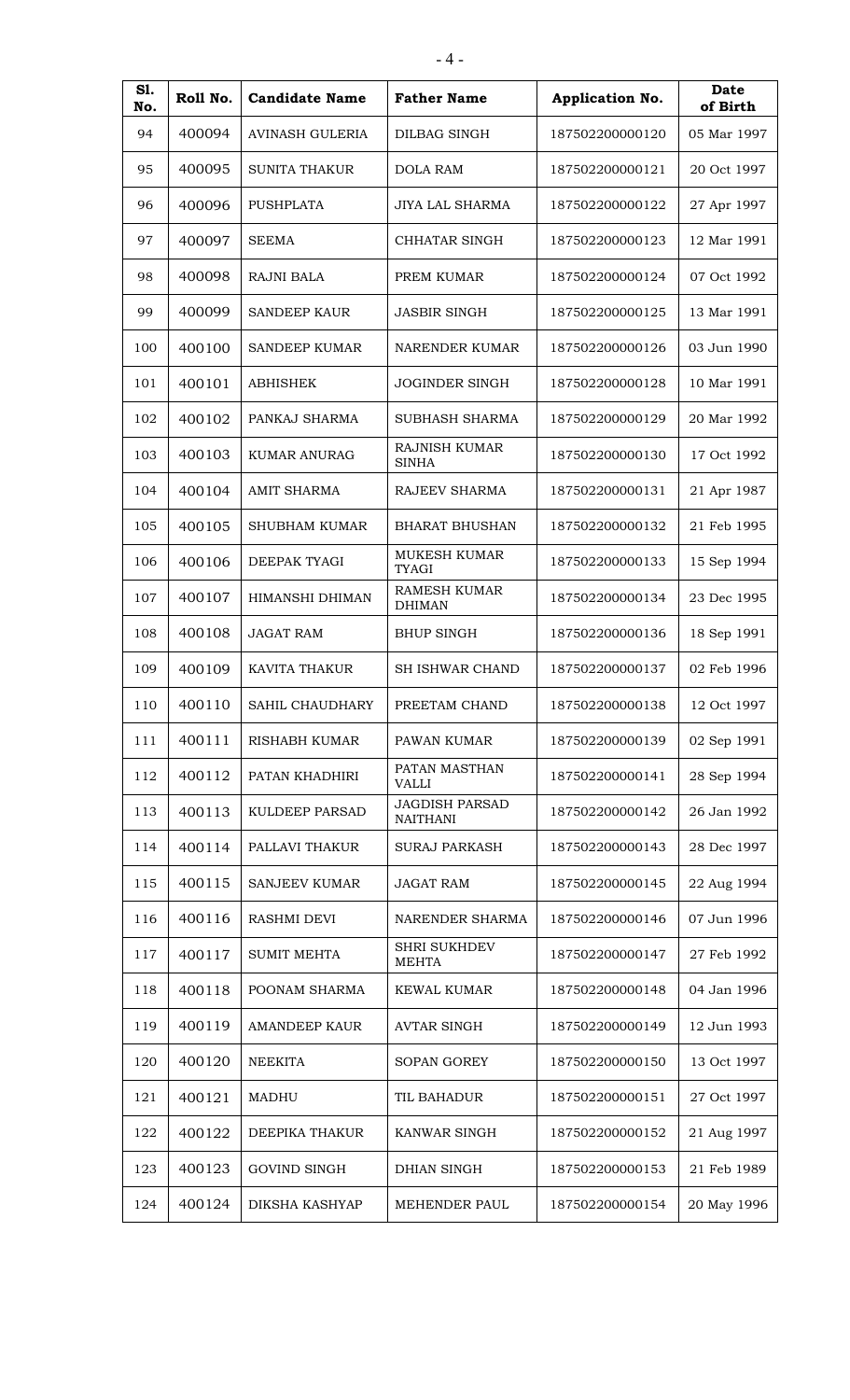| S1.<br>No. | Roll No. | <b>Candidate Name</b>                | <b>Father Name</b>                   | Application No. | Date<br>of Birth |
|------------|----------|--------------------------------------|--------------------------------------|-----------------|------------------|
| 125        | 400125   | <b>AMIT KUMAR</b><br><b>SACHDEVA</b> | <b>AJAY KUMAR</b><br><b>SACHDEVA</b> | 187502200000155 | 10 Jul 1998      |
| 126        | 400126   | <b>BUNTY</b>                         | <b>JIT SINGH</b>                     | 187502200000156 | 17 Aug 1991      |
| 127        | 400127   | RAJVIR SINGH                         | OM DUTT SINGH                        | 187502200000157 | 15 Nov 1994      |
| 128        | 400128   | BHARTI                               | <b>UMED SINGH</b>                    | 187502200000160 | 28 Jan 1995      |
| 129        | 400129   | <b>RAVISHANKAR</b><br><b>KUMAR</b>   | <b>BHOLA PRASAD</b>                  | 187502200000161 | 18 Dec 1995      |
| 130        | 400130   | UJJAWAL KUMAR                        | RABINDRA PRASAD<br><b>SINGH</b>      | 187502200000162 | 13 Dec 1994      |
| 131        | 400131   | <b>HARSH ASURI</b>                   | <b>SURINDER ASURI</b>                | 187502200000164 | 07 Feb 1998      |
| 132        | 400132   | <b>RAMAN KUMAR</b>                   | DEEP CHAND                           | 187502200000165 | 08 Jan 1996      |
| 133        | 400133   | <b>ANKUSH</b>                        | <b>JOGINDER SINGH</b>                | 187502200000166 | 07 Mar 1996      |
| 134        | 400134   | ROHIT JARORA                         | <b>ATTAR SINGH</b><br><b>JARORA</b>  | 187502200000167 | 17 Oct 1995      |
| 135        | 400135   | <b>ABHISHEK KUMAR</b>                | LEKH RAM                             | 187502200000168 | 26 Jun 1992      |
| 136        | 400136   | RAHUL GANGTA                         | <b>VIDYA SAGAR</b>                   | 187502200000169 | 03 Jan 1997      |
| 137        | 400137   | <b>AJAY KUMAR</b>                    | <b>HARVANSH</b>                      | 187502200000170 | 04 Mar 1995      |
| 138        | 400138   | ZAKA ULLAH KHAN                      | ZIA ULLAH KHAN                       | 187502200000171 | 04 Apr 1983      |
| 139        | 400139   | <b>CHANDER PRAKASH</b>               | <b>BHAGWAN DASS</b>                  | 187502200000172 | 01 Jun 1979      |
| 140        | 400140   | VISHAL DAROCH                        | PIAR CHAND                           | 187502200000173 | 15 Jan 1997      |
| 141        | 400141   | PANKAJ DADIAL                        | HARBANS LAL                          | 187502200000174 | 14 Oct 1991      |
| 142        | 400142   | <b>RAJINDER SINGH</b>                | <b>SIKANDER SINGH</b>                | 187502200000175 | 03 Oct 1997      |
| 143        | 400143   | SHIVAM TIWARI                        | RAVI KANT TIWARI                     | 187502200000178 | 08 Sep 1995      |
| 144        | 400144   | <b>MOHIT</b>                         | <b>SUDESH KUMAR</b>                  | 187502200000180 | 04 Apr 1993      |
| 145        | 400145   | ASHISH KUMAR                         | <b>ISHWAR SINGH</b>                  | 187502200000181 | 08 Jul 1990      |
| 146        | 400146   | <b>MANISHA</b>                       | <b>JOGINDER SINGH</b>                | 187502200000182 | 19 Jul 1996      |
| 147        | 400147   | RAMA KASHYAP                         | <b>VIJAY KUMAR</b>                   | 187502200000184 | 12 Aug 1994      |
| 148        | 400148   | <b>SANJEEV KUMAR</b>                 | <b>VIDYA PRAKASH</b>                 | 187502200000185 | 18 Feb 1995      |
| 149        | 400149   | REENA SHARMA                         | <b>KRISHAN LAL</b>                   | 187502200000186 | 27 May 1991      |
| 150        | 400150   | <b>MAMTA</b>                         | <b>MADAN LAL</b>                     | 187502200000187 | 23 Dec 1994      |
| 151        | 400151   | <b>VINEY SHARMA</b>                  | <b>LALIT KUMAR</b><br><b>SHARMA</b>  | 187502200000190 | 22 Jun 1990      |
| 152        | 400152   | <b>VIVEK THAKUR</b>                  | <b>BALWANT SINGH</b>                 | 187502200000191 | 05 Jul 1996      |
| 153        | 400153   | NISHA KUMARI                         | MOHAN CHAND                          | 187502200000192 | 20 Jun 1992      |
| 154        | 400154   | MANJEET SINGH                        | <b>SH MANGAT RAM</b>                 | 187502200000193 | 25 Dec 1986      |
| 155        | 400155   | VEENA KUMARI                         | <b>NARESH KUMAR</b>                  | 187502200000194 | 02 Apr 1977      |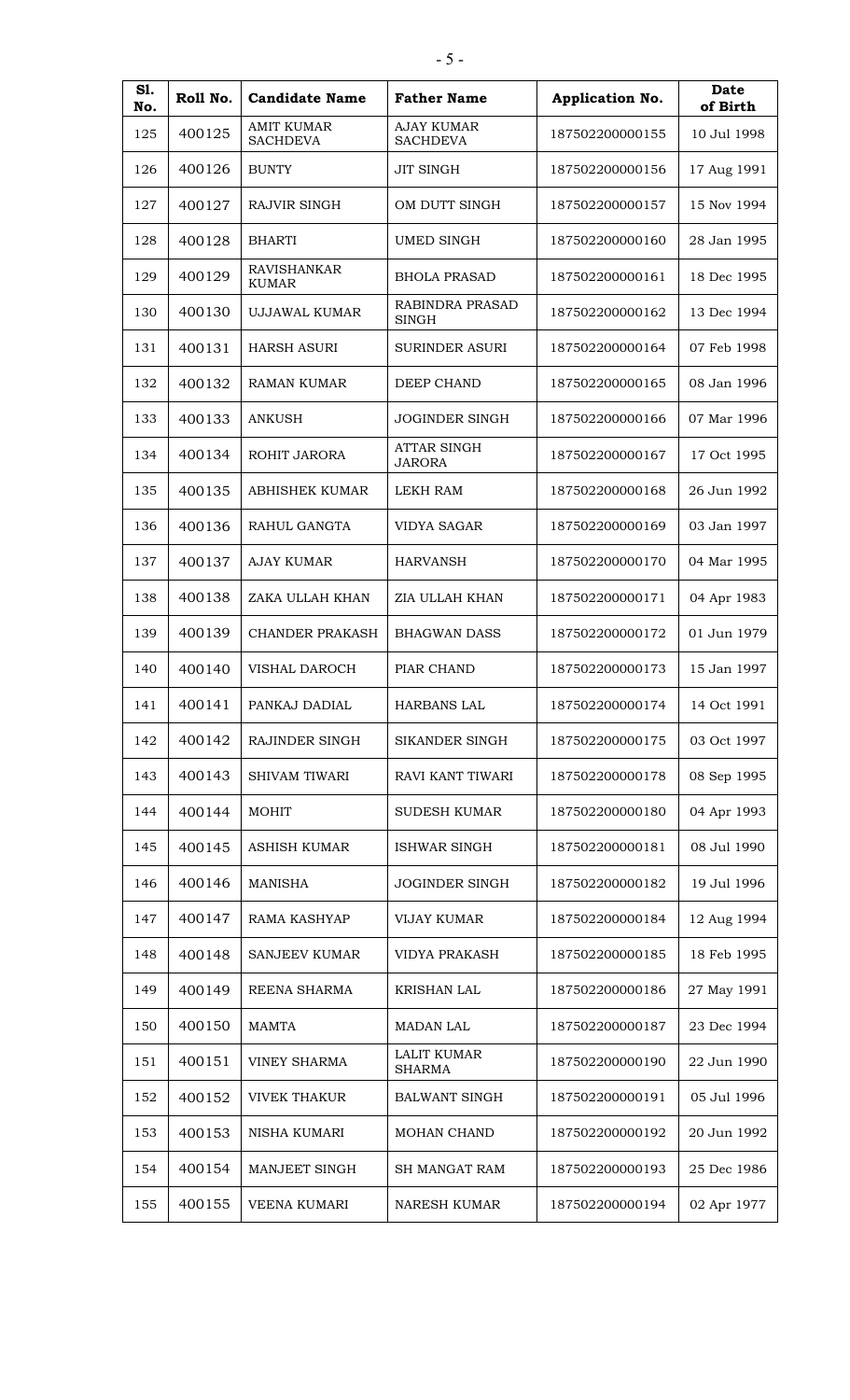| S1.<br>No. | Roll No. | <b>Candidate Name</b>             | <b>Father Name</b>                   | Application No. | Date<br>of Birth |
|------------|----------|-----------------------------------|--------------------------------------|-----------------|------------------|
| 156        | 400156   | <b>POONAM</b>                     | <b>RAMESH</b>                        | 187502200000195 | 09 Jan 1993      |
| 157        | 400157   | <b>NEETU</b>                      | <b>SUMIT</b>                         | 187502200000196 | 19 May 1991      |
| 158        | 400158   | <b>DEEPAK</b>                     | RAMEHAR SINGH                        | 187502200000197 | 17 Feb 1998      |
| 159        | 400159   | <b>ROHIT THAKUR</b>               | LAIQ RAM                             | 187502200000198 | 08 Dec 1993      |
| 160        | 400160   | <b>NIKITA AERY</b>                | <b>RAM KUMAR</b>                     | 187502200000199 | 09 May 1993      |
| 161        | 400161   | <b>SHASHI KUMAR</b>               | <b>SURESH PRASHAD</b>                | 187502200000200 | 10 Dec 1994      |
| 162        | 400162   | <b>BHARTINDER</b><br><b>SINGH</b> | KANWARJIT SINGH                      | 187502200000201 | 16 Aug 1994      |
| 163        | 400163   | <b>RAVI KUMAR</b>                 | <b>SATPAL</b>                        | 187502200000202 | 08 Jul 1997      |
| 164        | 400164   | <b>MAMTA CHAUHAN</b>              | <b>RAM LAL</b>                       | 187502200000203 | 28 Sep 1991      |
| 165        | 400165   | <b>ARCHANA</b>                    | <b>MADAN KUMAR</b>                   | 187502200000204 | 17 Aug 1995      |
| 166        | 400166   | <b>SWATI CHAUHAN</b>              | <b>GR CHAUHAN</b>                    | 187502200000205 | 06 Apr 1990      |
| 167        | 400167   | ANGNA HARNOT                      | <b>HUKUM CHAND</b>                   | 187502200000206 | 16 Feb 1996      |
| 168        | 400168   | <b>RAMAN KUMAR</b>                | <b>MANOHAR LAL</b>                   | 187502200000208 | 10 Jan 1991      |
| 169        | 400169   | <b>CHANKY</b>                     | <b>VED RAM</b>                       | 187502200000209 | 01 Jan 1995      |
| 170        | 400170   | <b>SADHNA</b>                     | <b>DURGA NAND</b><br><b>VERMA</b>    | 187502200000210 | 18 Mar 1996      |
| 171        | 400171   | <b>MEENAKSHI</b>                  | SHASHI PAL                           | 187502200000211 | 05 Jul 1995      |
| 172        | 400172   | ANUP CHAND                        | GIAN CHAND                           | 187502200000212 | 14 Sep 1992      |
| 173        | 400173   | DEEP SINGH                        | <b>GIRDHARI LAL</b>                  | 187502200000213 | 29 Oct 1996      |
| 174        | 400174   | <b>SANDEEP KUMAR</b>              | RAGHBIR SINGH                        | 187502200000214 | 05 Jun 1990      |
| 175        | 400175   | REKHA RANI                        | <b>RAM PARSHAD</b>                   | 187502200000215 | 15 Dec 1978      |
| 176        | 400176   | KUMARI DIKSHA                     | <b>MUNNA LAL</b>                     | 187502200000216 | 22 May 1994      |
| 177        | 400177   | <b>JYOTI</b>                      | <b>NARENDER</b>                      | 187502200000217 | 14 Dec 1996      |
| 178        | 400178   | RANJANA VERMA                     | <b>NEEM CHAND</b>                    | 187502200000218 | 13 Jan 1997      |
| 179        | 400179   | RAGHAV SEHGAL                     | <b>RAKESH SEHGAL</b>                 | 187502200000219 | 31 May 1996      |
| 180        | 400180   | DEVI DUTT                         | <b>KRISHAN</b>                       | 187502200000220 | 06 Jan 1993      |
| 181        | 400181   | <b>SUSHEEL KUMAR</b>              | HANS RAJ                             | 187502200000222 | 26 Aug 1994      |
| 182        | 400182   | ABHISHEK SHARMA                   | NEEL KANTH                           | 187502200000223 | 20 May 1993      |
| 183        | 400183   | ANSHU MALA                        | NEERAJ SONI                          | 187502200000224 | 24 Sep 1988      |
| 184        | 400184   | JYOTI                             | PREM BHADUR                          | 187502200000225 | 11 Mar 1995      |
| 185        | 400185   | AVINASH SHARMA                    | <b>ASHOK KUMAR</b><br><b>SHARAMA</b> | 187502200000226 | 20 Feb 1993      |
| 186        | 400186   | SUPRIYA SHARMA                    | BRIJ LAL SHARMA                      | 187502200000227 | 28 Apr 1992      |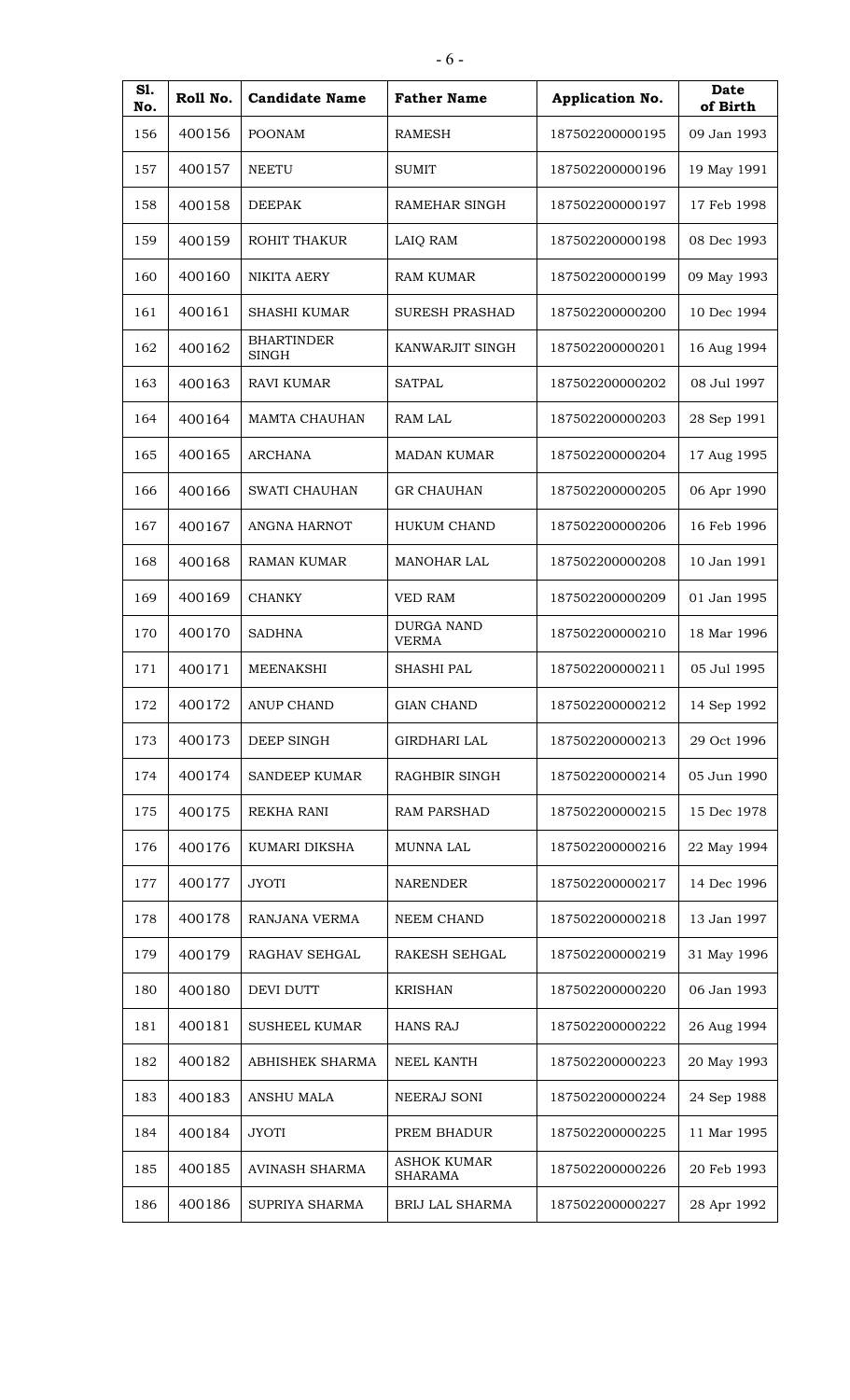| S1.<br>No. | Roll No. | <b>Candidate Name</b>         | <b>Father Name</b>                    | Application No. | Date<br>of Birth |
|------------|----------|-------------------------------|---------------------------------------|-----------------|------------------|
| 187        | 400187   | <b>DIKSHA VERMA</b>           | <b>MOHAN LAL VERMA</b>                | 187502200000228 | 22 Jul 1996      |
| 188        | 400188   | <b>SACHIN RANA</b>            | <b>HARINDER SINGH</b>                 | 187502200000229 | 01 Oct 1995      |
| 189        | 400189   | <b>SEEMA DOGRA</b>            | NEERAJ SHARMA                         | 187502200000230 | 17 Oct 1989      |
| 190        | 400190   | <b>BHURA RAM</b>              | KHAJANA RAM                           | 187502200000231 | 12 Apr 1985      |
| 191        | 400191   | <b>MAMTA</b>                  | <b>DAULAT RAM</b>                     | 187502200000232 | 14 Dec 1996      |
| 192        | 400192   | <b>RAJNI</b>                  | <b>MADAN SINGH</b>                    | 187502200000233 | 08 Jul 1995      |
| 193        | 400193   | <b>BHANU PRATAP</b>           | <b>SUKH DEV KALIA</b>                 | 187502200000236 | 06 Jun 1993      |
| 194        | 400194   | <b>JYOTI PAUL</b>             | <b>SAT PAUL</b>                       | 187502200000237 | 25 Jun 1994      |
| 195        | 400195   | <b>SANJEEV KUMAR</b>          | KULDEEP SINGH                         | 187502200000238 | 10 Jun 1991      |
| 196        | 400196   | <b>DRISHTI</b>                | <b>VIDYA DHARM</b><br><b>KUMAR</b>    | 187502200000239 | 13 Feb 1993      |
| 197        | 400197   | KUMARI ABHA                   | <b>RAMABHILAS</b><br><b>SHUKLA</b>    | 187502200000240 | 02 Jan 1995      |
| 198        | 400198   | <b>NAVEEN KUMAR</b>           | <b>RAMESH CHANDER</b>                 | 187502200000241 | 17 Aug 1982      |
| 199        | 400199   | <b>BOBI</b>                   | <b>SUKHU</b>                          | 187502200000242 | 10 Jun 1990      |
| 200        | 400200   | <b>JUBIN</b>                  | PARVEEN KUMAR                         | 187502200000243 | 08 Feb 1995      |
| 201        | 400201   | <b>KIRAN</b>                  | <b>SUKHU</b>                          | 187502200000245 | 25 Aug 1988      |
| 202        | 400202   | KUMARI LAXMI<br><b>DEVI</b>   | ZALAM SINGH                           | 187502200000246 | 18 Feb 1993      |
| 203        | 400203   | <b>ARUN SINGLA</b>            | KASHMIRI LAL<br><b>SINGLA</b>         | 187502200000250 | 05 Sep 1993      |
| 204        | 400204   | <b>MANJU SHARMA</b>           | <b>SH MAN MOHAN</b>                   | 187502200000252 | 18 Sep 1990      |
| 205        | 400205   | MOHIT SINGH<br><b>SOLANKI</b> | <b>DILEEP KUMAR</b><br><b>SOLANKI</b> | 187502200000253 | 05 May 1990      |
| 206        | 400206   | SANJAY KUMAR                  | SAHIB SINGH                           | 187502200000254 | 07 Mar 1997      |
| 207        | 400207   | <b>NISHA BALA</b>             | NAND LAL GARG                         | 187502200000255 | 20 Jun 1986      |
| 208        | 400208   | ANKIT CHAUHAN                 | <b>BALDEV SINGH</b>                   | 187502200000256 | 31 Dec 1997      |
| 209        | 400209   | <b>SOMYA</b>                  | RAMESHWAR                             | 187502200000257 | 02 Dec 1994      |
| 210        | 400210   | <b>GAGAN KUMAR</b>            | PAWAN KUMAR                           | 187502200000259 | 27 Jul 1995      |
| 211        | 400211   | BHAWANA SHARMA                | <b>SH GURUDEV</b><br><b>SHARMA</b>    | 187502200000260 | 17 Mar 1991      |
| 212        | 400212   | <b>ARJUN</b>                  | <b>RAMESHWAR</b>                      | 187502200000261 | 01 Jan 1998      |
| 213        | 400213   | <b>SUNNY DEOL</b>             | PRITAM SINGH                          | 187502200000262 | 30 Nov 1984      |
| 214        | 400214   | <b>BHAWNA SHARMA</b>          | <b>SURENDER KUMAR</b><br>SHARMA       | 187502200000264 | 24 Apr 1992      |
| 215        | 400215   | DEEPAK KUMAR                  | <b>SOHAN LAL</b>                      | 187502200000265 | 26 Oct 1991      |
| 216        | 400216   | PREETI THAKUR                 | <b>BHAGWAN SINGH</b>                  | 187502200000266 | 20 Jan 1992      |
| 217        | 400217   | <b>LATA THAKUR</b>            | DIVAKAR DUTT                          | 187502200000267 | 02 Aug 1991      |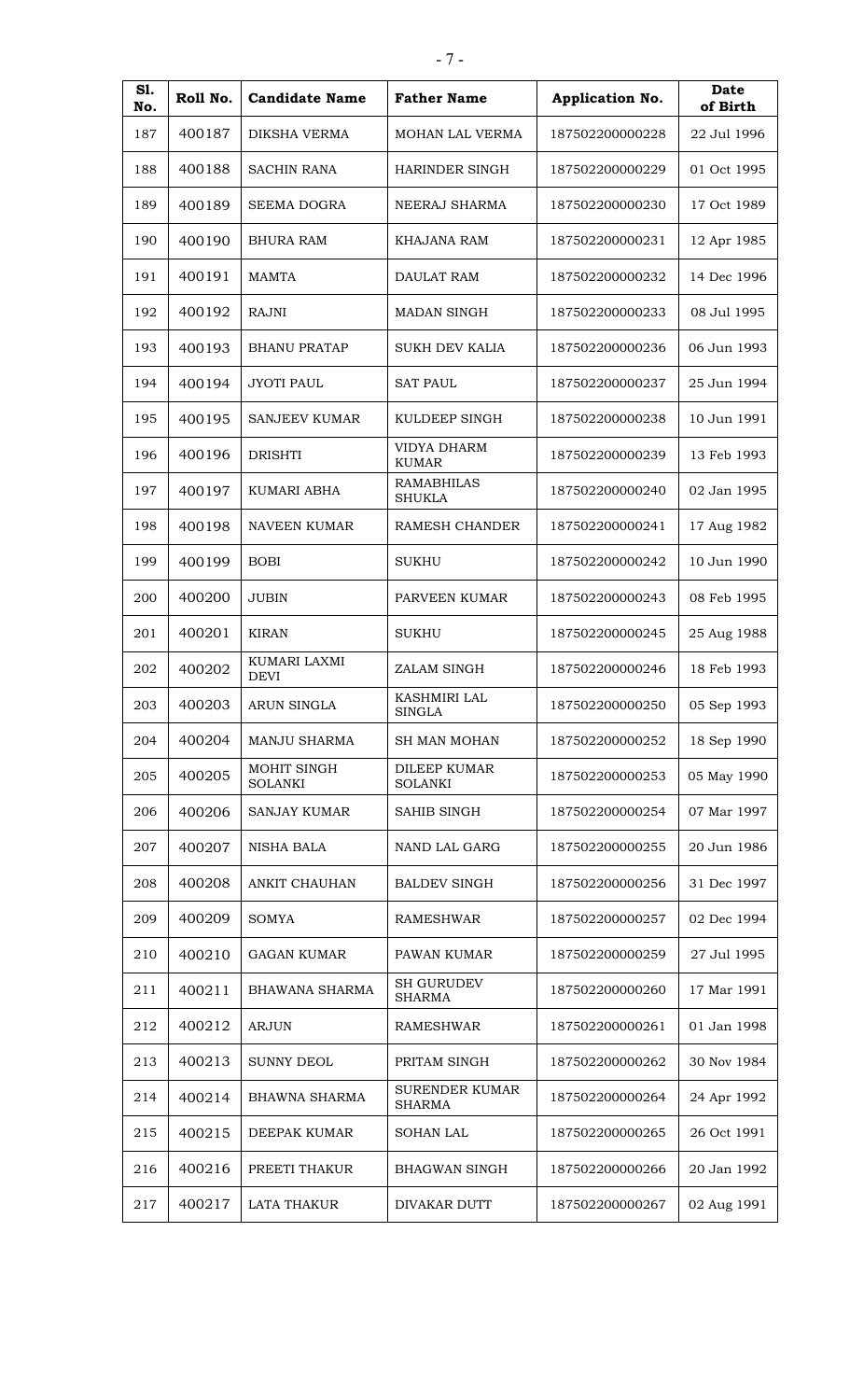| S1.<br>No. | Roll No. | <b>Candidate Name</b>             | <b>Father Name</b>                 | Application No. | Date<br>of Birth |
|------------|----------|-----------------------------------|------------------------------------|-----------------|------------------|
| 218        | 400218   | <b>JYOTI BHARDWAJ</b>             | <b>HIRA LAL</b>                    | 187502200000268 | 20 Oct 1996      |
| 219        | 400219   | <b>MANDEEP KAUR</b>               | GURCHARANSINGH                     | 187502200000269 | 22 Apr 1994      |
| 220        | 400220   | RAKHI                             | PURUSHOTAM                         | 187502200000270 | 02 Nov 1993      |
| 221        | 400221   | <b>RAJNI BALA</b>                 | VIJAY KUMAR                        | 187502200000271 | 16 Jul 1990      |
| 222        | 400222   | <b>AJNEESH KUMAR</b>              | OM PRAKASH                         | 187502200000272 | 20 May 1995      |
| 223        | 400223   | <b>BHARTI PAL</b>                 | <b>GAURAV SHARMA</b>               | 187502200000273 | 10 Jun 1986      |
| 224        | 400224   | AKANKSHA SINGH                    | <b>DINESH KUMAR</b><br>KANNAUJIYA  | 187502200000274 | 07 Jul 1991      |
| 225        | 400225   | <b>BABITA</b>                     | <b>ROSHAN LAL</b>                  | 187502200000275 | 19 Jun 1993      |
| 226        | 400226   | <b>RAVI KUMAR</b>                 | <b>SURENDER KUMAR</b>              | 187502200000276 | 30 Jul 1994      |
| 227        | 400227   | KARAN KUMAR                       | <b>NARESH KUMAR</b>                | 187502200000277 | 18 Aug 1991      |
| 228        | 400228   | VIPUL KAUSHIK                     | <b>VIPUL KAUSHIK</b>               | 187502200000278 | 06 Oct 1993      |
| 229        | 400229   | <b>JYOTI KANWAR</b>               | RAJENDER SINGH                     | 187502200000279 | 11 Feb 1997      |
| 230        | 400230   | <b>HARSHARAN KAUR</b>             | KHEM SINGH                         | 187502200000280 | 17 Dec 1990      |
| 231        | 400231   | SANDEEP SHARMA                    | <b>RAM RATTAN</b><br><b>SHARMA</b> | 187502200000281 | 18 Nov 1992      |
| 232        | 400232   | PRIYA SHIVANI                     | PARKASH CHAND                      | 187502200000282 | 30 Dec 1995      |
| 233        | 400233   | <b>BALJEET KAUR</b>               | <b>TEHAL SINGH</b>                 | 187502200000283 | 01 Sep 1994      |
| 234        | 400234   | RAJEEV JARYAL                     | DESH R AJ                          | 187502200000284 | 09 Jan 1991      |
| 235        | 400235   | CHANCHAL<br><b>SHARMA</b>         | <b>ANIL SHARMA</b>                 | 187502200000285 | 23 Nov 1993      |
| 236        | 400236   | <b>SUBASH</b>                     | <b>SHER SINGH</b>                  | 187502200000286 | 22 Jan 1982      |
| 237        | 400237   | PRITPAL SINGH                     | <b>GURSEWAK SINGH</b>              | 187502200000287 | 17 Aug 1993      |
| 238        | 400238   | <b>BHAWNA</b>                     | PRAKASH CHAND                      | 187502200000288 | 04 Feb 1997      |
| 239        | 400239   | ASHA DEVI                         | <b>BALAK RAM</b>                   | 187502200000289 | 27 Mar 1982      |
| 240        | 400240   | NEHA DEVI                         | ROOP SINGH                         | 187502200000290 | 30 Apr 1991      |
| 241        | 400241   | HIMANSHU SHARMA                   | <b>ANIL SHARMA</b>                 | 187502200000291 | 14 Apr 1997      |
| 242        | 400242   | <b>VISHAL</b>                     | <b>AJIT KUMAR</b>                  | 187502200000292 | 10 Apr 1995      |
| 243        | 400243   | KUSHAM LATA                       | <b>KRISHNU RAM</b>                 | 187502200000293 | 15 Apr 1992      |
| 244        | 400244   | MAMTA KUMARI                      | <b>MANISH VAISH</b>                | 187502200000294 | 05 Nov 1991      |
| 245        | 400245   | <b>MAMTA</b>                      | <b>JAI SINGH</b>                   | 187502200000295 | 19 Jan 1995      |
| 246        | 400246   | <b>JYOTI</b>                      | HABIB                              | 187502200000296 | 15 Jan 1992      |
| 247        | 400247   | <b>NEHA</b>                       | <b>LALIT</b>                       | 187502200000297 | 01 Feb 1997      |
| 248        | 400248   | <b>DHARMENDER</b><br><b>KUMAR</b> | PUNNU RAM                          | 187502200000298 | 30 May 1994      |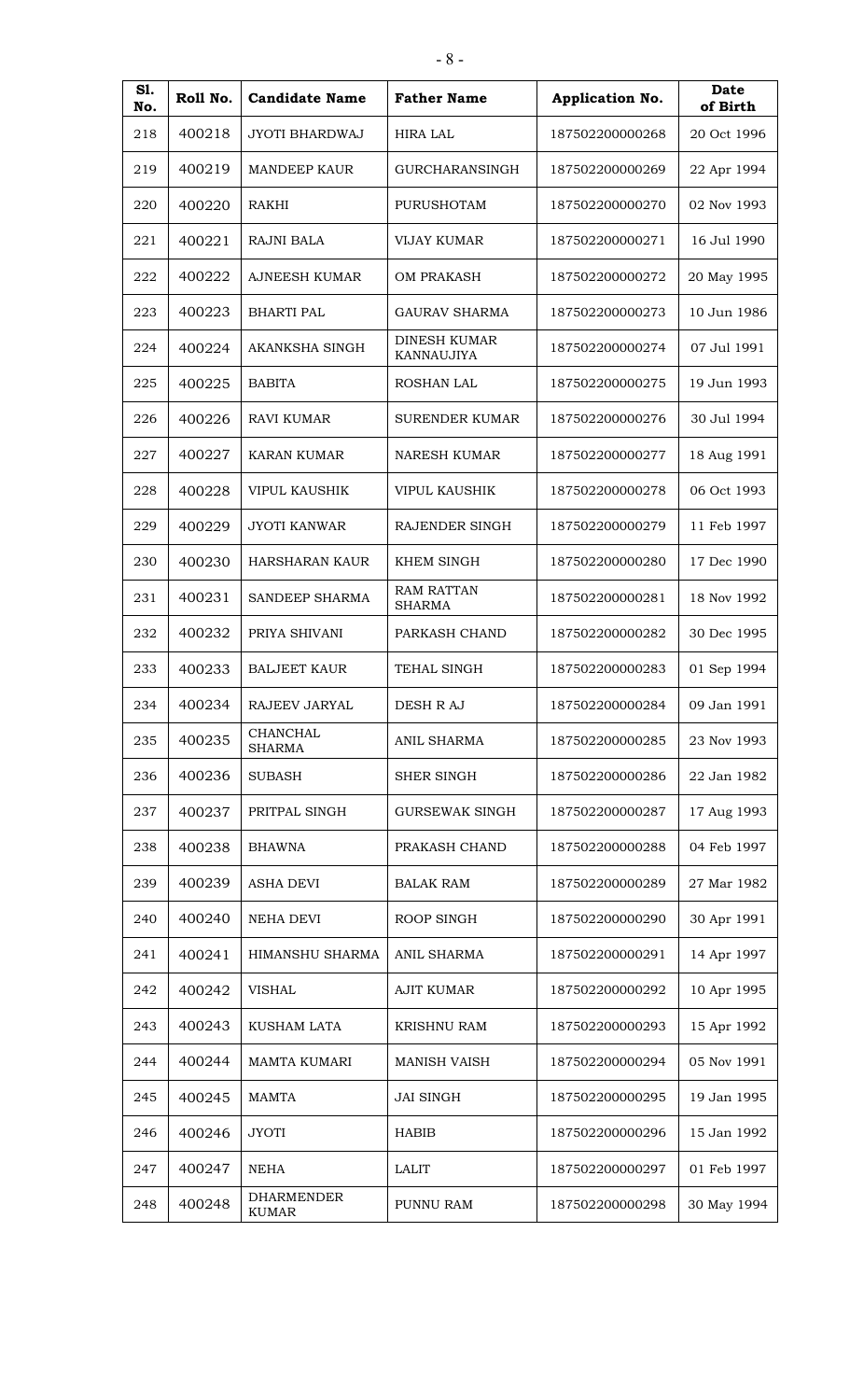| S1.<br>No. | Roll No. | <b>Candidate Name</b>                       | <b>Father Name</b>                  | <b>Application No.</b> | Date<br>of Birth |
|------------|----------|---------------------------------------------|-------------------------------------|------------------------|------------------|
| 249        | 400249   | <b>RITU RANI</b>                            | <b>RAMNIWAS</b>                     | 187502200000299        | 05 Mar 1992      |
| 250        | 400250   | <b>KAVITA</b>                               | PYAR SINGH                          | 187502200000300        | 22 Dec 1991      |
| 251        | 400251   | MOHAN SINGH                                 | KUNDAN SINGH                        | 187502200000301        | 13 Dec 1990      |
| 252        | 400252   | <b>SHUBHAM</b>                              | <b>RAJESH KUMAR</b>                 | 187502200000302        | 11 Jul 1996      |
| 253        | 400253   | <b>ANURADHA</b>                             | DEV RAJ                             | 187502200000304        | 29 Sep 1996      |
| 254        | 400254   | DEEPINDER SINGH                             | SANTOKH SINGH                       | 187502200000305        | 03 Apr 1993      |
| 255        | 400255   | ANCHU CHAUHAN                               | MANJEET SINGH                       | 187502200000306        | 12 Jun 1996      |
| 256        | 400256   | PRABHJOT KAUR<br><b>SAINI</b>               | RAVINDER SINGH<br><b>SAINI</b>      | 187502200000307        | 25 Feb 1996      |
| 257        | 400257   | <b>JYOTI</b>                                | DEV RATTAN                          | 187502200000308        | 02 Mar 1993      |
| 258        | 400258   | MANJIT SINGH                                | <b>SUBHASH CHAND</b>                | 187502200000309        | 22 Jun 1995      |
| 259        | 400259   | NITIKA HARISH                               | <b>SANJIV HARISH</b>                | 187502200000310        | 26 Jul 1996      |
| 260        | 400260   | <b>SHALNI</b>                               | ROOP SINGH                          | 187502200000311        | 08 Feb 1989      |
| 261        | 400261   | YADAV<br><b>ARVINDKUMAR</b><br>RAJARAMSINGH | RAJARAM RAMPAL<br>YADAV             | 187502200000312        | 13 Jan 1989      |
| 262        | 400262   | SAUMYA SHUKLA                               | <b>RAM PRAKASH</b><br><b>SHUKLA</b> | 187502200000313        | 11 Jan 1993      |
| 263        | 400263   | <b>SACHIN SHARMA</b>                        | <b>SH RAVINDER</b><br><b>SHARMA</b> | 187502200000314        | 04 Jan 1995      |
| 264        | 400264   | <b>MONIKA THAKUR</b>                        | DAULAT RAM<br><b>THAKUR</b>         | 187502200000315        | 15 Aug 1995      |
| 265        | 400265   | <b>VEENA KASHYAP</b>                        | HARISH KASHYAP                      | 187502200000316        | 04 Feb 1986      |
| 266        | 400266   | KANCHAN THAKUR                              | MALKIAT SINGH                       | 187502200000317        | 25 Jan 1996      |
| 267        | 400267   | <b>SAPNA KUMARI</b>                         | <b>BHIKHAM CHAND</b>                | 187502200000318        | 21 Feb 1983      |
| 268        | 400268   | <b>SANJAY</b>                               | PRABHU LAL                          | 187502200000319        | 31 Jan 1996      |
| 269        | 400269   | PARTIBHA PAHUJA                             | <b>JAGDISH LAL</b>                  | 187502200000320        | 23 Dec 1980      |
| 270        | 400270   | <b>SUKHBIR KAUR</b>                         | <b>SUCHA SINGH</b>                  | 187502200000321        | 16 Jul 1993      |
| 271        | 400271   | <b>LAVEENA</b>                              | RAJ KUMAR                           | 187502200000322        | 09 Apr 1997      |
| 272        | 400272   | POOJA RANI                                  | <b>SHAM SUNDER</b>                  | 187502200000323        | 08 Oct 1996      |
| 273        | 400273   | POONAM VERMA                                | <b>ASHOK KUMAR</b><br><b>VERMA</b>  | 187502200000324        | 26 Jan 1994      |
| 274        | 400274   | <b>JASPREET KAUR</b>                        | <b>BALIHAR SINGH</b>                | 187502200000325        | 17 Feb 1997      |
| 275        | 400275   | <b>PARDEEP</b>                              | <b>SUBE SINGH</b>                   | 187502200000326        | 11 Dec 1989      |
| 276        | 400276   | <b>MANPREET KAUR</b>                        | <b>GURDEEP SINGH</b>                | 187502200000327        | 25 Feb 1990      |
| 277        | 400277   | PRIYANKA ANAND                              | <b>SURESH KUMAR</b><br><b>ANAND</b> | 187502200000328        | 15 Jul 1992      |
| 278        | 400278   | TONIKA SHARMA                               | ROOP SINGH                          | 187502200000329        | 27 Apr 1994      |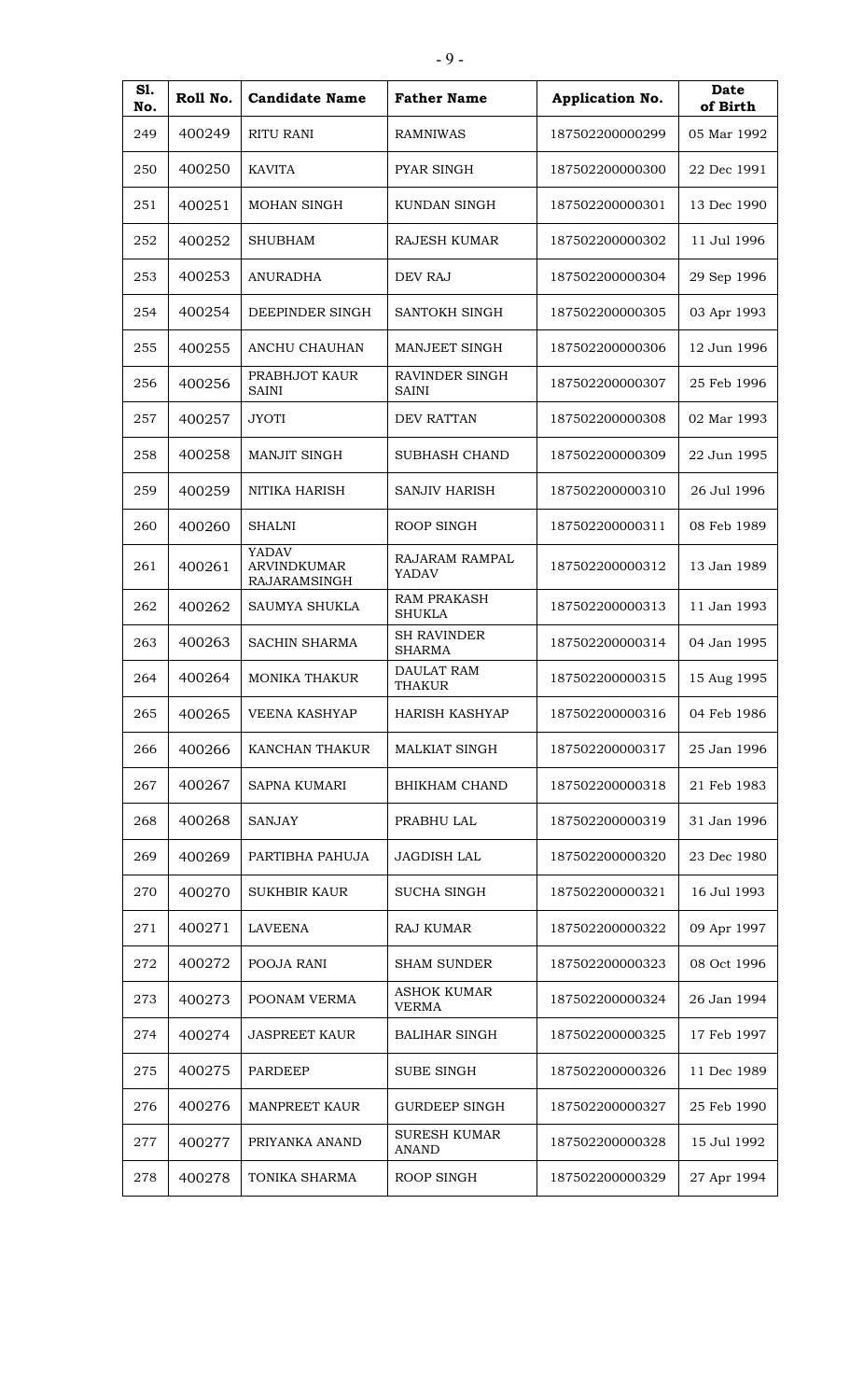| S1.<br>No. | Roll No. | <b>Candidate Name</b>                | <b>Father Name</b>             | Application No. | Date<br>of Birth |
|------------|----------|--------------------------------------|--------------------------------|-----------------|------------------|
| 279        | 400279   | RASHI                                | PARDEEP MONGA                  | 187502200000330 | 18 Nov 1995      |
| 280        | 400280   | <b>MANISHA DEVI</b>                  | LAIQ RAM                       | 187502200000331 | 03 Dec 1994      |
| 281        | 400281   | <b>JAI PRAKASH</b>                   | <b>AMAR SINGH</b>              | 187502200000332 | 27 May 1990      |
| 282        | 400282   | <b>PRIYANKA</b>                      | <b>VIDYA DUTT</b>              | 187502200000333 | 07 Mar 1995      |
| 283        | 400283   | <b>ANKUSH</b>                        | <b>GURMAIL SINGH</b>           | 187502200000334 | 05 Aug 1991      |
| 284        | 400284   | HIMACHALI DEVI                       | SHOBHA RAM                     | 187502200000335 | 01 Jan 1979      |
| 285        | 400285   | <b>SAURAV</b>                        | <b>SAURAV</b>                  | 187502200000336 | 09 Dec 1991      |
| 286        | 400286   | <b>SUNIL KUMAR</b>                   | SHIV KUMAR                     | 187502200000337 | 14 Oct 1986      |
| 287        | 400287   | <b>MEENAKSHI</b>                     | DALJEET SINGH                  | 187502200000338 | 16 May 1990      |
| 288        | 400288   | <b>RUCHI</b>                         | <b>GULAB SINGH</b>             | 187502200000339 | 19 Dec 1992      |
| 289        | 400289   | DINESH CHANDRA                       | <b>JAGDISH CHANDRA</b>         | 187502200000340 | 22 Mar 1992      |
| 290        | 400290   | KULBHUSHAN<br><b>SHARMA</b>          | MOHAN LAL                      | 187502200000341 | 01 Jul 1991      |
| 291        | 400291   | ASHISH KUMAR                         | PALVINDER SINGH                | 187502200000342 | 31 Jan 1995      |
| 292        | 400292   | <b>MONU</b>                          | <b>BUDH RAM</b>                | 187502200000343 | 05 Jan 1991      |
| 293        | 400293   | <b>OM PRAKASH</b>                    | LATE NEK RAM                   | 187502200000344 | 21 Sep 1978      |
| 294        | 400294   | <b>JASHANPREET</b><br><b>KAUR</b>    | <b>MALKIT SINGH</b>            | 187502200000345 | 31 Aug 1991      |
| 295        | 400295   | <b>RAVINA THAKUR</b>                 | <b>SHER SINGH</b>              | 187502200000346 | 08 Dec 1994      |
| 296        | 400296   | MANOJ KUMAR                          | <b>SURESH KUMAR</b>            | 187502200000347 | 20 Nov 1991      |
| 297        | 400297   | <b>OM PRAKASH</b>                    | <b>KARAM SINGH</b>             | 187502200000348 | 05 Jan 1993      |
| 298        | 400298   | VARUN PATHANIA                       | AMAR SINGH<br><b>PATHANIA</b>  | 187502200000349 | 17 May 1982      |
| 299        | 400299   | <b>ATEEK AHAMAD</b><br>MALIK         | <b>MOHAMMAD HARUN</b>          | 187502200000352 | 18 Jun 1995      |
| 300        | 400300   | <b>SUHEL AHAMAD</b>                  | MUMTAJ AHAMAD                  | 187502200000353 | 19 Jan 1992      |
| 301        | 400301   | <b>ARVIND KUMAR</b>                  | <b>AMAR SINGH</b>              | 187502200000354 | 02 Jul 1987      |
| 302        | 400302   | <b>SWEETY JAIN</b>                   | <b>HEMANT JAIN</b>             | 187502200000355 | 10 Oct 1995      |
| 303        | 400303   | SHIVANI SHARMA                       | ROHIT KUMAR                    | 187502200000357 | 22 Aug 1992      |
| 304        | 400304   | <b>VIVEK SINGH</b><br><b>RATHORE</b> | RAJESH SINGH<br><b>RATHORE</b> | 187502200000358 | 27 Jun 1992      |
| 305        | 400305   | POOJA THAKUR                         | MANOHAR SINGH                  | 187502200000359 | 20 Jun 1995      |
| 306        | 400306   | RAHUL RANA                           | RANDEEP SINGH<br><b>RANA</b>   | 187502200000360 | 20 Jan 1993      |
| 307        | 400307   | <b>PRATIMA</b>                       | <b>RAJENDER</b>                | 187502200000361 | 02 Sep 1995      |
| 308        | 400308   | <b>SATISH KUMAR</b>                  | SH PRITTAM CHAND               | 187502200000363 | 01 Apr 1991      |
| 309        | 400309   | RAMNEESH KUMAR                       | TILAK RAJ                      | 187502200000364 | 09 Jan 1991      |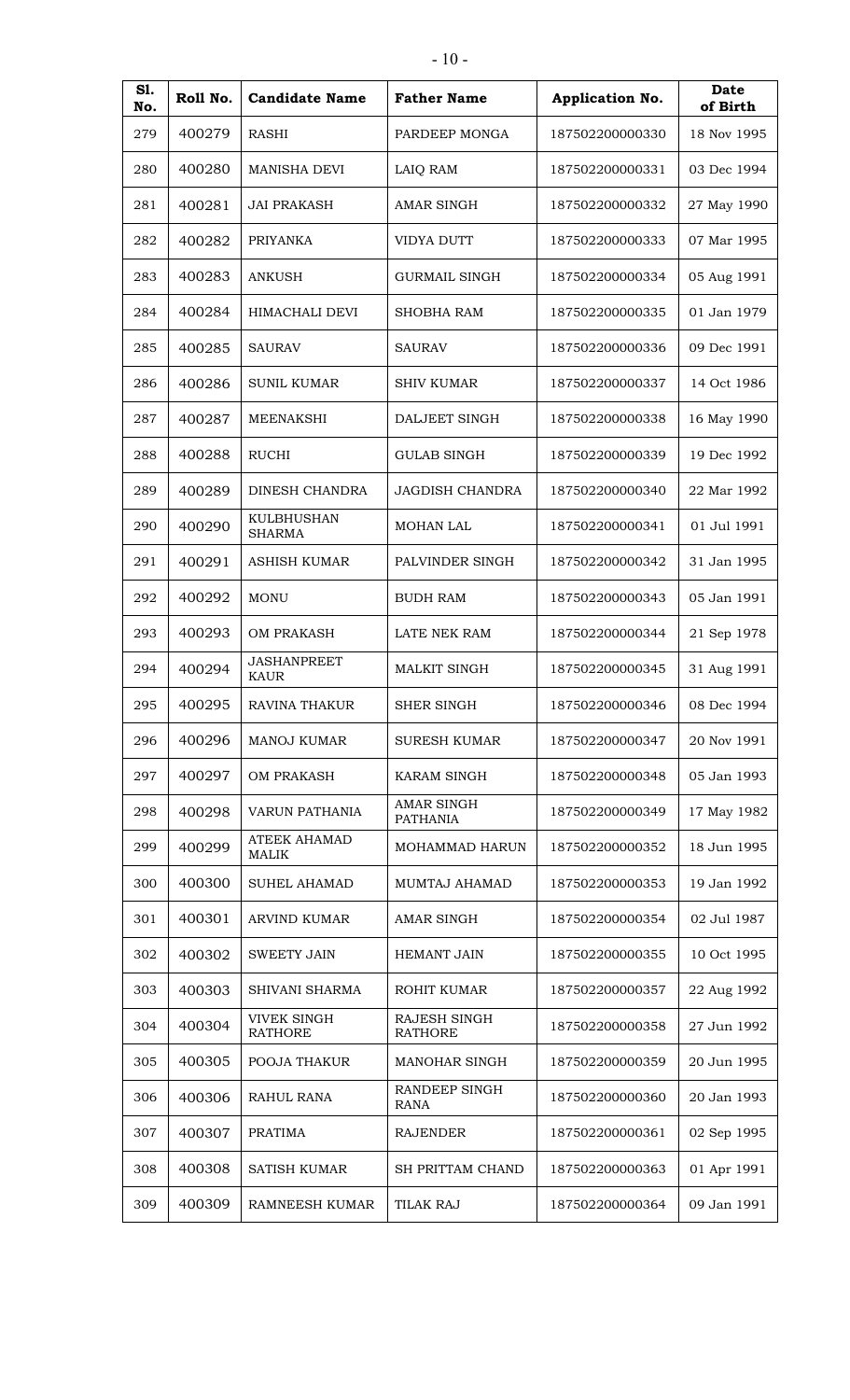| S1.<br>No. | Roll No. | <b>Candidate Name</b>               | <b>Father Name</b>                  | <b>Application No.</b> | Date<br>of Birth |
|------------|----------|-------------------------------------|-------------------------------------|------------------------|------------------|
| 310        | 400310   | <b>PARVEEN</b>                      | <b>ASHOK</b>                        | 187502200000365        | 25 Jul 1990      |
| 311        | 400311   | <b>SAROJ KUMARI</b>                 | <b>MANOHAR LAL</b>                  | 187502200000366        | 03 Jul 1990      |
| 312        | 400312   | <b>PARMENDER</b>                    | <b>JAGDISH CHANDER</b>              | 187502200000367        | 15 Apr 1991      |
| 313        | 400313   | PREM LATA                           | <b>VIJAY KUMAR</b>                  | 187502200000369        | 05 Jul 1992      |
| 314        | 400314   | <b>AMIT SINGH</b>                   | <b>SAWARN SINGH</b>                 | 187502200000370        | 22 Oct 1995      |
| 315        | 400315   | <b>KAMLESH KUMAR</b>                | <b>SH HUKAM CHAND</b>               | 187502200000372        | 20 Apr 1991      |
| 316        | 400316   | PREETI DEVI                         | PRADEEP KUMAR                       | 187502200000373        | 20 Jun 1992      |
| 317        | 400317   | <b>VIKAS THAKUR</b>                 | PARMA NAND<br><b>THAKUR</b>         | 187502200000374        | 02 Dec 1990      |
| 318        | 400318   | <b>VARSHA THAKUR</b>                | RAJINDER SINGH                      | 187502200000375        | 11 Feb 1994      |
| 319        | 400319   | <b>MEERA DEVI</b>                   | <b>GOPAL THAKUR</b>                 | 187502200000376        | 02 Mar 1992      |
| 320        | 400320   | <b>NOORJAHAN</b>                    | ROSHAN ALI                          | 187502200000377        | 17 Jun 1995      |
| 321        | 400321   | <b>DIKSHA</b>                       | <b>BUDH SINGH</b>                   | 187502200000378        | 25 Jul 1995      |
| 322        | 400322   | <b>NIRANJANA</b>                    | <b>MOHAN LAL</b>                    | 187502200000379        | 14 Feb 1993      |
| 323        | 400323   | <b>BANDANA</b>                      | <b>RAJ KUMAR</b>                    | 187502200000380        | 23 Oct 1994      |
| 324        | 400324   | <b>PARUL</b>                        | <b>SANJAY BATRA</b>                 | 187502200000381        | 24 Jun 1996      |
| 325        | 400325   | POONAM THAKUR                       | <b>GEETA RAM</b>                    | 187502200000382        | 10 Jun 1996      |
| 326        | 400326   | KUMARI BHAWANA                      | PURAN CHAND                         | 187502200000383        | 01 Jan 1995      |
| 327        | 400327   | <b>HEENA BATRA</b>                  | VINOD BATRA                         | 187502200000384        | 02 Sep 1994      |
| 328        | 400328   | ANKITA SHARMA                       | SURESH SHARMA                       | 187502200000385        | 24 May 1997      |
| 329        | 400329   | <b>MEENAKSHI</b>                    | PUNNU RAM                           | 187502200000386        | 18 Jan 1995      |
| 330        | 400330   | HEMANT SHARMA                       | PREM LAL SHARMA                     | 187502200000387        | 06 Jul 1997      |
| 331        | 400331   | PARVATI DEVI                        | <b>SURENDER THAPA</b>               | 187502200000390        | 12 Dec 1979      |
| 332        | 400332   | MEENAKSHI                           | ISHWAR SINGH                        | 187502200000391        | 02 Sep 1997      |
| 333        | 400333   | <b>AMIT VERMA</b>                   | <b>BALBIR SINGH</b><br><b>VERMA</b> | 187502200000392        | 17 Nov 1995      |
| 334        | 400334   | ANMOL SHARMA                        | KAMLESH SHARMA                      | 187502200000393        | 09 Sep 1996      |
| 335        | 400335   | <b>RAJESH</b>                       | HIRA LAL SHARMA                     | 187502200000394        | 15 May 1988      |
| 336        | 400336   | <b>VIVEK CHAUHAN</b>                | <b>JOGINDER KUMAR</b>               | 187502200000395        | 27 May 1998      |
| 337        | 400337   | <b>JOGINDER KAUR</b>                | SANTA SINGH                         | 187502200000396        | 02 Jan 1993      |
| 338        | 400338   | <b>AMRITA</b><br><b>SHRIVASTAVA</b> | DHEERAJ KUMAR                       | 187502200000397        | 30 Dec 1985      |
| 339        | 400339   | <b>RAMANDEEP KAUR</b>               | <b>GURBAKSH SINGH</b>               | 187502200000398        | 15 May 1992      |
| 340        | 400340   | <b>JASWINDER SINGH</b>              | NARATA RAM                          | 187502200000399        | 10 Jan 1995      |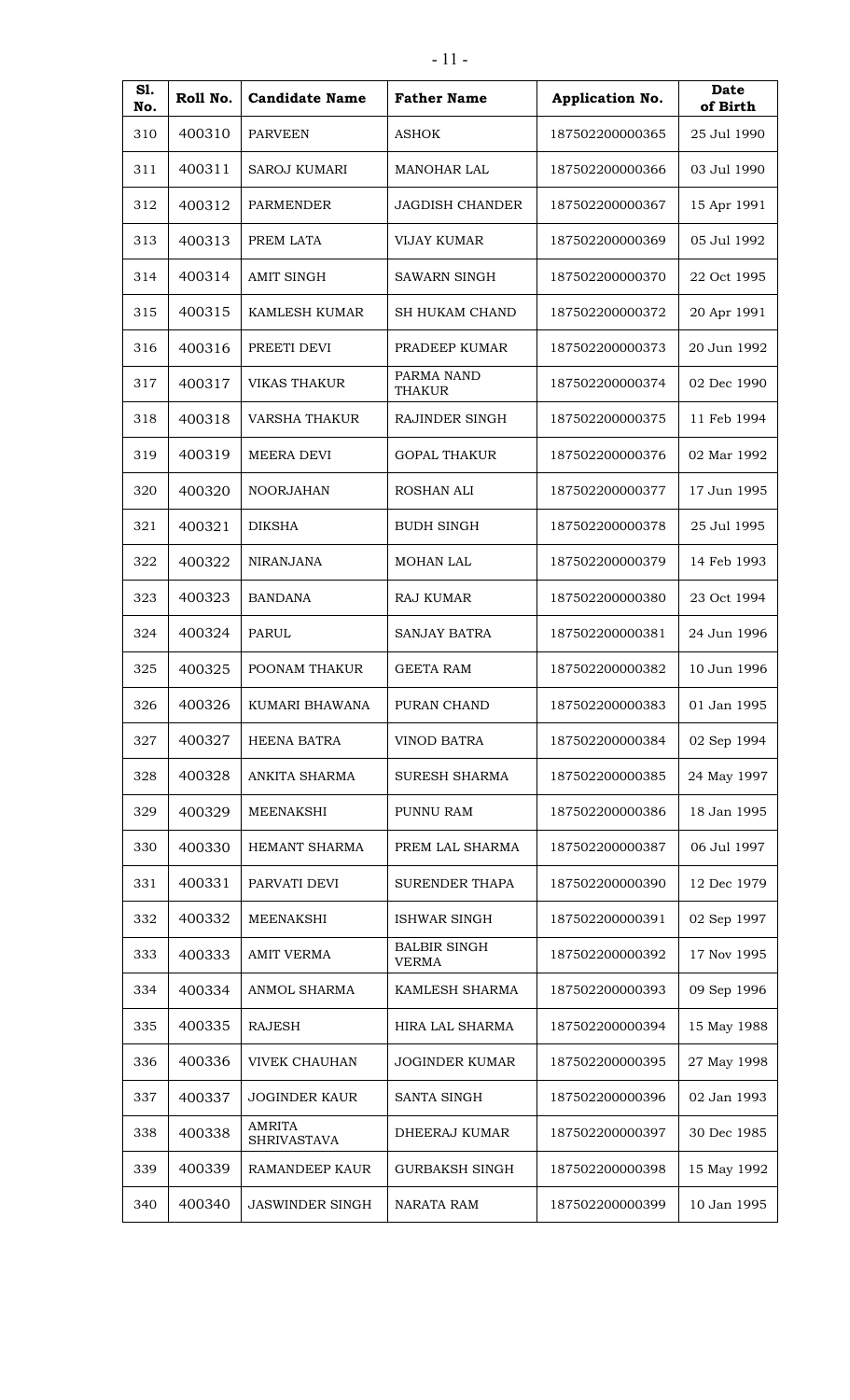| S1.<br>No. | Roll No. | <b>Candidate Name</b>                | <b>Father Name</b>                 | Application No. | Date<br>of Birth |
|------------|----------|--------------------------------------|------------------------------------|-----------------|------------------|
| 341        | 400341   | <b>GAGANDEEP BATTA</b>               | AJAY KUMAR BATTA                   | 187502200000401 | 26 Sep 1993      |
| 342        | 400342   | <b>STUTI SAINI</b>                   | <b>JAGDISH SAINI</b>               | 187502200000403 | 30 Nov 1995      |
| 343        | 400343   | <b>AKSHAY KUMAR</b>                  | SURENDER SINGH                     | 187502200000405 | 04 Jun 1993      |
| 344        | 400344   | <b>MANJU RANI</b>                    | <b>OM PARKASH</b>                  | 187502200000406 | 08 Jul 1988      |
| 345        | 400345   | <b>JOGINDER SHANDIL</b>              | <b>MANSA RAM</b>                   | 187502200000407 | 12 Apr 1985      |
| 346        | 400346   | <b>PINKY</b>                         | SHYAM LAL                          | 187502200000408 | 09 Mar 1991      |
| 347        | 400347   | RITIKA RANI                          | SATYAWAN SHARMA                    | 187502200000410 | 04 Apr 1993      |
| 348        | 400348   | MONIKA DEVI                          | <b>BHAGWAN DASS</b>                | 187502200000411 | 04 Nov 1985      |
| 349        | 400349   | <b>SUMAN DEVI</b>                    | OMPRAKASH                          | 187502200000412 | 15 May 1992      |
| 350        | 400350   | <b>AMITA BANIWAL</b>                 | <b>BALWAN SINGH</b>                | 187502200000413 | 28 Nov 1993      |
| 351        | 400351   | <b>BHARTI</b>                        | <b>HEERA LAL</b>                   | 187502200000414 | 19 Jul 1997      |
| 352        | 400352   | <b>DEEPAK</b>                        | <b>NARESH KUMAR</b>                | 187502200000415 | 06 May 1994      |
| 353        | 400353   | <b>NITIKA</b>                        | <b>NARESH KUMAR</b>                | 187502200000416 | 19 Mar 1997      |
| 354        | 400354   | <b>RAMAN SHARMA</b>                  | DESH RAJ SHARMA                    | 187502200000417 | 18 Aug 1984      |
| 355        | 400355   | KAVITA THAKUR                        | <b>VIRENDER THAKUR</b>             | 187502200000419 | 15 Feb 1989      |
| 356        | 400356   | DEEPAK SINGLA                        | PITTAR SAIN SINGLA                 | 187502200000420 | 01 Oct 1983      |
| 357        | 400357   | <b>SANJAY</b>                        | <b>NARENDER SINGH</b>              | 187502200000421 | 21 Feb 1993      |
| 358        | 400358   | PAYAL SHARMA                         | SOM DUTT SHARMA                    | 187502200000423 | 23 Oct 1993      |
| 359        | 400359   | <b>SUNIL KUMAR</b>                   | NAUHAR                             | 187502200000424 | 03 Apr 1983      |
| 360        | 400360   | ISHITA SHARMA                        | RAKESH KUMAR                       | 187502200000425 | 01 Nov 1993      |
| 361        | 400361   | NIRMA KUMARI                         | <b>BALI RAM</b>                    | 187502200000426 | 23 May 1996      |
| 362        | 400362   | <b>BIKRAMJIT SINGH</b>               | <b>JASWANT SINGH</b>               | 187502200000427 | 15 Jul 1990      |
| 363        | 400363   | VEENA KUMARI                         | PARMANAND                          | 187502200000428 | 13 Jan 1995      |
| 364        | 400364   | <b>SANDEEP KUMAR</b>                 | <b>BISHAMBER DAYAL</b>             | 187502200000429 | 10 Feb 1987      |
| 365        | 400365   | <b>SUNIL KUMAR</b><br><b>SAURABH</b> | <b>ASHOK KUMAR</b><br><b>KARN</b>  | 187502200000430 | 22 Jan 1984      |
| 366        | 400366   | RISHAV PARMAR                        | <b>J S PARMAR</b>                  | 187502200000431 | 08 May 1990      |
| 367        | 400367   | DEEPAK SHARMA                        | <b>LAXMI KANT</b><br><b>SHARMA</b> | 187502200000432 | 16 Mar 1987      |
| 368        | 400368   | <b>VARSHA DEVI</b>                   | RAJ KUMAR                          | 187502200000433 | 10 Apr 1994      |
| 369        | 400369   | KISHORE KUMAR                        | <b>KALU RAM</b>                    | 187502200000435 | 24 Apr 1986      |
| 370        | 400370   | KALPNA DEVI                          | PREM CHAND                         | 187502200000436 | 07 Apr 1995      |
| 371        | 400371   | URMILA KUMARI                        | <b>SHYAM LAL</b>                   | 187502200000437 | 21 Apr 1996      |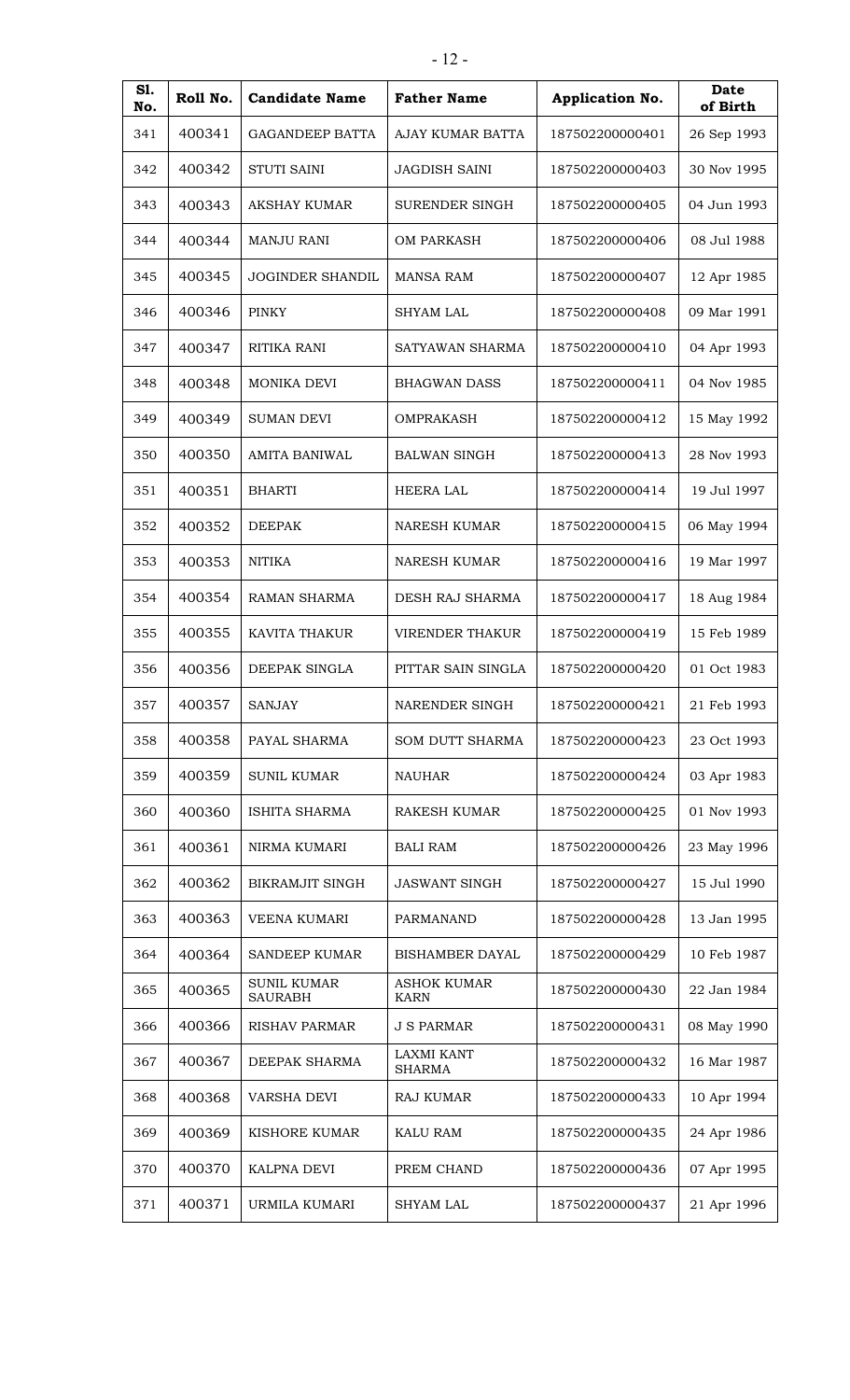| S1.<br>No. | Roll No. | <b>Candidate Name</b>                | <b>Father Name</b>                  | Application No. | Date<br>of Birth |
|------------|----------|--------------------------------------|-------------------------------------|-----------------|------------------|
| 372        | 400372   | <b>VIMAL ALIAS</b><br><b>BABURAM</b> | LATE SH LALCHAND                    | 187502200000438 | 27 Dec 1982      |
| 373        | 400373   | <b>RATNA THAPAR</b>                  | <b>SOHAN LAL THAPAR</b>             | 187502200000439 | 20 Dec 1988      |
| 374        | 400374   | <b>MONIKA BANSAL</b>                 | <b>AMAR NATH</b>                    | 187502200000440 | 17 Sep 1991      |
| 375        | 400375   | <b>MADAN KUMAR</b>                   | <b>AMAR NATH</b>                    | 187502200000441 | 24 May 1988      |
| 376        | 400376   | <b>AKSHAY</b><br><b>CHOUDHARY</b>    | <b>MANJEE</b><br><b>CHOUDHARY</b>   | 187502200000442 | 09 Feb 1995      |
| 377        | 400377   | NAVPREET KAUR                        | <b>GURTEJ SINGH</b>                 | 187502200000444 | 10 Jan 1995      |
| 378        | 400378   | <b>GURPREET KAUR</b>                 | <b>BALVIR SINGH</b>                 | 187502200000445 | 25 May 1997      |
| 379        | 400379   | <b>SHALLY</b>                        | <b>SANJAY KUMAR</b>                 | 187502200000446 | 22 Jul 1996      |
| 380        | 400380   | <b>ARUNA DEVI</b>                    | SHANKAR LAL                         | 187502200000447 | 22 Jul 1995      |
| 381        | 400381   | <b>KAMAL GUPTA</b>                   | <b>SATISH KUMAR</b><br><b>GUPTA</b> | 187502200000448 | 19 Sep 1993      |
| 382        | 400382   | <b>DEEPIKA</b>                       | <b>GAGAN SHARMA</b>                 | 187502200000449 | 27 Mar 1980      |
| 383        | 400383   | PRAVESH KUMAR                        | <b>MEHAR CHAND</b>                  | 187502200000450 | 06 Jul 1996      |
| 384        | 400384   | <b>MAHINDER NARWAL</b>               | RAJENDER NARWAL                     | 187502200000451 | 07 Aug 1995      |
| 385        | 400385   | <b>AARTI SHARMA</b>                  | <b>AJAY KUMAR</b>                   | 187502200000452 | 19 Apr 1992      |
| 386        | 400386   | NAVITA THAKUR                        | CHUNNI LAL                          | 187502200000453 | 29 Aug 1996      |
| 387        | 400387   | <b>JAGRITI THAKUR</b>                | <b>DEVI CHAND</b><br>THAKUR         | 187502200000454 | 12 Oct 1997      |
| 388        | 400388   | <b>NEELAM</b>                        | <b>BALAK RAM</b>                    | 187502200000455 | 15 Feb 1993      |
| 389        | 400389   | <b>SHILPA THAKUR</b>                 | OMI CHAND                           | 187502200000456 | 17 Apr 1998      |
| 390        | 400390   | <b>ASHIM SEN</b>                     | <b>AMAL CHANDRA</b><br><b>SEN</b>   | 187502200000457 | 04 Jun 1978      |
| 391        | 400391   | REENA KUMARI                         | HARDYAL SINGH                       | 187502200000458 | 20 Oct 1989      |
| 392        | 400392   | <b>ANJU SHARMA</b>                   | SATYA PRAKASH                       | 187502200000459 | 16 Aug 1993      |
| 393        | 400393   | <b>ALAM CHAND</b><br><b>SHARMA</b>   | DEV RAJ SHARMA                      | 187502200000460 | 25 Sep 1975      |
| 394        | 400394   | <b>SANJEEV KUMAR</b>                 | <b>KARM SINGH</b>                   | 187502200000461 | 15 Apr 1993      |
| 395        | 400395   | SHANTA SHARMA                        | <b>MAYA DUTT</b><br><b>SHARMA</b>   | 187502200000462 | 25 Jun 1984      |
| 396        | 400396   | <b>MANJU</b>                         | PURUSHOTAM                          | 187502200000463 | 25 Oct 1994      |
| 397        | 400397   | <b>SILKY SUDHA</b>                   | SAHIL SUDHA                         | 187502200000464 | 10 Jun 1993      |
| 398        | 400398   | REKHA KHACHI                         | AMAR SINGH                          | 187502200000465 | 12 Mar 1992      |
| 399        | 400399   | <b>ABHAY SINGH</b><br><b>KHALSA</b>  | SURINDER SINGH<br><b>KHALSA</b>     | 187502200000466 | 04 Apr 1994      |
| 400        | 400400   | SHALINI KASHYAP                      | <b>GOPI CHAND</b>                   | 187502200000467 | 10 Jan 1998      |
| 401        | 400401   | <b>MANJIT SINGH</b>                  | SATBIR SINGH                        | 187502200000468 | 28 Dec 1989      |
| 402        | 400402   | DEEPAK GUPTA                         | <b>SATISH KUMAR</b><br><b>GUPTA</b> | 187502200000469 | 19 Sep 1993      |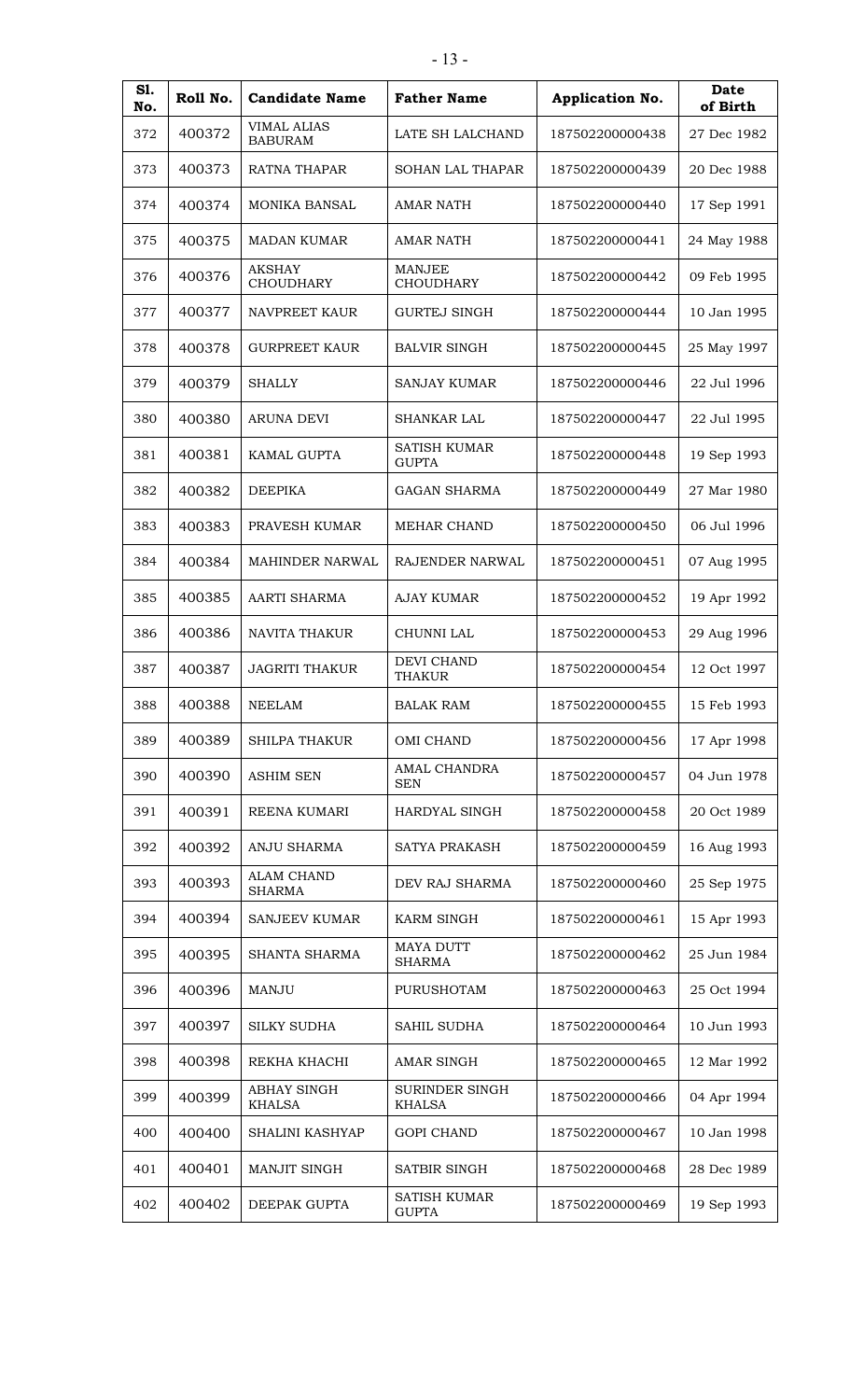| S1.<br>No. | Roll No. | <b>Candidate Name</b>                | <b>Father Name</b>                   | Application No. | <b>Date</b><br>of Birth |
|------------|----------|--------------------------------------|--------------------------------------|-----------------|-------------------------|
| 403        | 400403   | REENA THAKUR                         | <b>BISHAN CHAND</b><br><b>THAKUR</b> | 187502200000470 | 08 Apr 1990             |
| 404        | 400404   | UMESH                                | PREM LAL                             | 187502200000471 | 10 Apr 1997             |
| 405        | 400405   | <b>SUMIT KUMAR</b>                   | <b>KRISHAN KUMAR</b>                 | 187502200000472 | 25 Jan 1995             |
| 406        | 400406   | KUSHAL KUMAR                         | <b>HARI SINGH</b>                    | 187502200000473 | 28 Dec 1995             |
| 407        | 400407   | SAURAV PATHANIA                      | SH HANS RAJ                          | 187502200000474 | 27 Sep 1996             |
| 408        | 400408   | PRIYANKA THAKUR                      | SH HANS RAJ                          | 187502200000476 | 15 Aug 1994             |
| 409        | 400409   | <b>NEHA</b>                          | <b>MAL RAM</b><br><b>BHARDWAJ</b>    | 187502200000477 | 24 Jan 1990             |
| 410        | 400410   | <b>AKHIL SHARMA</b>                  | <b>ANANT RAM</b><br><b>SHARMA</b>    | 187502200000478 | 30 Jan 1986             |
| 411        | 400411   | <b>JASVEER SINGH</b>                 | RATTAN SINGH                         | 187502200000479 | 14 Dec 1996             |
| 412        | 400412   | <b>ANKITA NEGI</b>                   | <b>JAGAT SINGH NEGI</b>              | 187502200000480 | 10 Aug 1996             |
| 413        | 400413   | <b>BANITA KUMARI</b>                 | PRADEEP KUMAR                        | 187502200000481 | 12 Jul 1990             |
| 414        | 400414   | <b>GEETA DEVI</b>                    | <b>BIRI SINGH</b>                    | 187502200000482 | 12 Nov 1982             |
| 415        | 400415   | ROHIN CHAUDHARY                      | <b>KULDEEP</b><br><b>CHOUDHARY</b>   | 187502200000483 | 11 Jul 1991             |
| 416        | 400416   | RAJAT CHOUDHARY                      | <b>GANESH DUTT</b>                   | 187502200000484 | 27 Sep 1995             |
| 417        | 400417   | <b>SALMA SONAM</b>                   | <b>GIRDHARI LAL</b>                  | 187502200000485 | 03 May 1993             |
| 418        | 400418   | <b>JYOTI</b>                         | <b>NIKA RAM</b>                      | 187502200000486 | 05 Oct 1992             |
| 419        | 400419   | <b>RANJANA</b>                       | <b>MAST RAM</b>                      | 187502200000487 | 23 Jan 1995             |
| 420        | 400420   | ABHINEET KUMAR                       | <b>ASHOK KUMAR</b>                   | 187502200000488 | 17 Sep 1992             |
| 421        | 400421   | MONIKA KUMARI                        | PREM LAL                             | 187502200000489 | 15 Dec 1993             |
| 422        | 400422   | NEERAJ KUMAR                         | <b>SURINDER SINGH</b>                | 187502200000490 | 24 Apr 1995             |
| 423        | 400423   | <b>REENA BEGUM</b>                   | <b>AZIM MOHD</b>                     | 187502200000491 | 18 Dec 1992             |
| 424        | 400424   | <b>UMESH YADAV</b>                   | MADHO SINGH                          | 187502200000492 | 22 Aug 1997             |
| 425        | 400425   | <b>VIVEK KUMAR</b><br><b>AWASTHI</b> | RAJINDER KUMAR                       | 187502200000493 | 28 Jan 1988             |
| 426        | 400426   | <b>SEEMA DEVI</b>                    | <b>JAGAT RAM</b>                     | 187502200000494 | 06 Jun 1978             |
| 427        | 400427   | KUNAL VERMA                          | <b>JANKI DAS</b>                     | 187502200000495 | 28 Jan 1994             |
| 428        | 400428   | NEERAJ PATHANIA                      | SUBHASH CHAND                        | 187502200000496 | 18 Nov 1990             |
| 429        | 400429   | NIDHI                                | YUDHVIR SINGH                        | 187502200000497 | 03 Jul 1997             |
| 430        | 400430   | <b>JATIN DHAMIJA</b>                 | <b>OM PARKASH</b><br><b>DHAMIJA</b>  | 187502200000498 | 03 Oct 1995             |
| 431        | 400431   | <b>MAMTA DEVI</b>                    | DURGA SINGH                          | 187502200000499 | 02 Nov 1995             |
| 432        | 400432   | <b>ANJALI</b>                        | <b>GANGA RAM</b><br><b>SAGRAIK</b>   | 187502200000500 | 23 Jan 1992             |
| 433        | 400433   | <b>POOJA</b>                         | MOHAN SINGH                          | 187502200000501 | 29 Jul 1997             |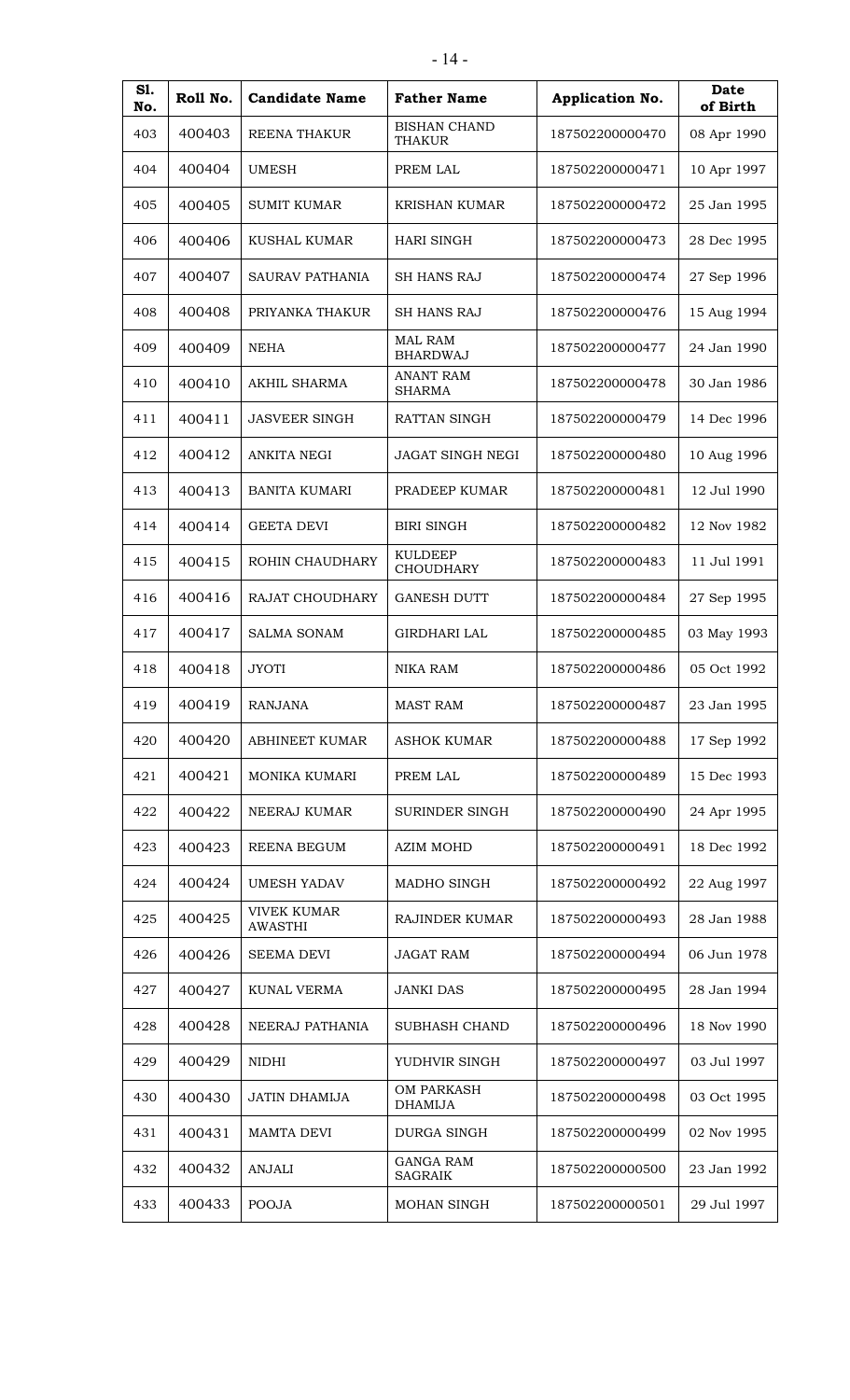| S1.<br>No. | Roll No. | <b>Candidate Name</b>               | <b>Father Name</b>             | Application No. | <b>Date</b><br>of Birth |
|------------|----------|-------------------------------------|--------------------------------|-----------------|-------------------------|
| 434        | 400434   | RAJENDER KUMAR                      | PRAKASH CHAND                  | 187502200000502 | 03 Jan 1992             |
| 435        | 400435   | RAJ RANI                            | DES RAJ                        | 187502200000503 | 25 May 1991             |
| 436        | 400436   | <b>KIRAN CHAUHAN</b>                | <b>BELI RAM</b>                | 187502200000504 | 10 May 1997             |
| 437        | 400437   | <b>BABLI DEVI</b>                   | <b>NOKH RAM</b>                | 187502200000505 | 20 Oct 1993             |
| 438        | 400438   | <b>KAVITA</b>                       | PUNEET KUMAR                   | 187502200000506 | 24 Aug 1992             |
| 439        | 400439   | <b>NISHARA</b>                      | DILDAR ALI                     | 187502200000507 | 18 Jan 1992             |
| 440        | 400440   | <b>RAJAT KUMAR</b>                  | <b>SATISH KUMAR</b>            | 187502200000508 | 25 Jun 1996             |
| 441        | 400441   | <b>JYOTI</b>                        | <b>RAMESH KUMAR</b>            | 187502200000509 | 26 Nov 1995             |
| 442        | 400442   | <b>SATISH</b>                       | CHARAN SINGH                   | 187502200000510 | 03 Jun 1983             |
| 443        | 400443   | <b>HEMANT KUMAR</b>                 | LAYAK RAM                      | 187502200000511 | 30 Dec 1994             |
| 444        | 400444   | <b>HARISH KUMAR</b>                 | <b>ROOP RAM</b>                | 187502200000512 | 24 Jul 1996             |
| 445        | 400445   | <b>VIJAYLAXMI</b>                   | <b>SUNNY TANWAR</b>            | 187502200000513 | 23 Nov 1993             |
| 446        | 400446   | <b>ASHISH KUMAR</b>                 | <b>JAGDISH CHAND</b>           | 187502200000514 | 24 Aug 1985             |
| 447        | 400447   | <b>AMIT KUMAR</b><br><b>VERMA</b>   | <b>AMRENDRA KUMAR</b><br>VERMA | 187502200000515 | 25 May 1988             |
| 448        | 400448   | <b>KIRAN KUMARI</b>                 | <b>ABHI RAM</b>                | 187502200000517 | 14 May 1994             |
| 449        | 400449   | <b>JYOTI</b>                        | <b>NIRANJAN DASS</b>           | 187502200000518 | 31 Mar 1993             |
| 450        | 400450   | SAHIL SHARMA                        | RAVI SHARMA                    | 187502200000519 | 20 Feb 1997             |
| 451        | 400451   | SANDEEP KUMAR<br><b>DAS</b>         | <b>SAHDEV RABIDAS</b>          | 187502200000520 | 27 Dec 1996             |
| 452        | 400452   | POONAM SHARMA                       | <b>GOPAL KRISHAN</b>           | 187502200000521 | 25 Oct 1994             |
| 453        | 400453   | <b>POONAM</b>                       | LAIQ RAM                       | 187502200000523 | 26 Apr 1995             |
| 454        | 400454   | SANGEETA VERMA                      | <b>CHET RAM</b>                | 187502200000524 | 25 Sep 1996             |
| 455        | 400455   | PREETI DEVI                         | DALIP SINGH                    | 187502200000525 | 28 Aug 1992             |
| 456        | 400456   | <b>RAM SWAROOP</b>                  | <b>HEM RAM</b>                 | 187502200000526 | 12 May 1989             |
| 457        | 400457   | <b>DIKSHA</b>                       | <b>SHYAM LAL</b>               | 187502200000527 | 04 Apr 1996             |
| 458        | 400458   | MADHUBALA                           | <b>JAGAT RAM</b>               | 187502200000529 | 17 Dec 1996             |
| 459        | 400459   | UMA DEVI                            | TEK RAM                        | 187502200000530 | 04 Sep 1996             |
| 460        | 400460   | RAMESH KUMAR                        | LUDAR MANI                     | 187502200000531 | 06 Dec 1994             |
| 461        | 400461   | <b>SUBHASH KUMAR</b>                | MUNNI LAL                      | 187502200000532 | 10 Apr 1981             |
| 462        | 400462   | ROHIT SOOD                          | SATPAL SOOD                    | 187502200000534 | 15 Feb 1996             |
| 463        | 400463   | <b>DURGA SHARAN</b><br><b>DUBEY</b> | LAJJA RAM DUBEY                | 187502200000535 | 01 Nov 1977             |
| 464        | 400464   | KIRAN DHALETA                       | KALAM SINGH                    | 187502200000536 | 06 Jan 1997             |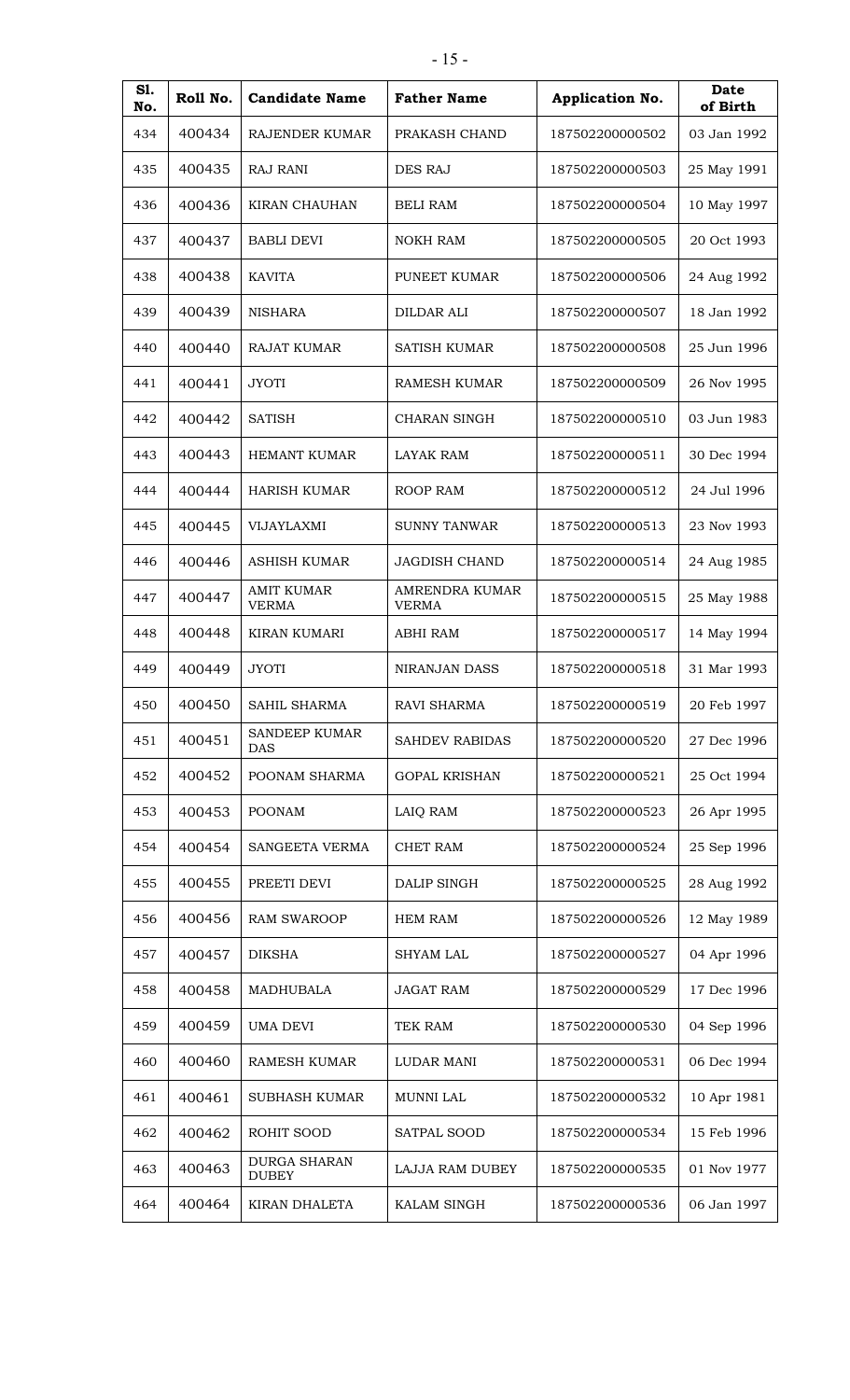| S1.<br>No. | Roll No. | <b>Candidate Name</b>             | <b>Father Name</b>                 | Application No. | Date<br>of Birth |
|------------|----------|-----------------------------------|------------------------------------|-----------------|------------------|
| 465        | 400465   | <b>LAV KUMAR</b>                  | <b>RAM SURESH</b><br><b>SHARMA</b> | 187502200000537 | 15 Jan 1991      |
| 466        | 400466   | <b>DROPTA DEVI</b>                | <b>CHOBA RAM</b>                   | 187502200000538 | 14 Oct 1981      |
| 467        | 400467   | RAJNISHA RANI                     | CHANAN SINGH                       | 187502200000539 | 23 Jul 1995      |
| 468        | 400468   | SHEETAL KUMARI                    | <b>SURENDER SINGH</b>              | 187502200000540 | 29 Sep 1995      |
| 469        | 400469   | <b>VAISHALI</b>                   | <b>ASHOK KUMAR</b>                 | 187502200000541 | 07 May 1990      |
| 470        | 400470   | <b>AKSHAY</b>                     | ASHOK KUMAR                        | 187502200000542 | 07 Jan 1998      |
| 471        | 400471   | <b>MEENAKSHI</b>                  | PARVEEN KUMAR                      | 187502200000544 | 19 Nov 1979      |
| 472        | 400472   | TANUJA CHANDEL                    | <b>CHET RAM</b><br><b>CHANDEL</b>  | 187502200000545 | 10 Mar 1992      |
| 473        | 400473   | <b>SHUBHAMSIS</b>                 | <b>HARINDER SINGH</b>              | 187502200000546 | 05 Jan 1994      |
| 474        | 400474   | SURAIYA MONGA                     | PREM KUMAR                         | 187502200000548 | 29 Jul 1991      |
| 475        | 400475   | <b>MOHIT</b>                      | <b>SOM DUTT DHIMAN</b>             | 187502200000549 | 13 Aug 1992      |
| 476        | 400476   | <b>GEETA</b>                      | <b>RAJPAL</b>                      | 187502200000550 | 27 Dec 1996      |
| 477        | 400477   | <b>KALPANA</b>                    | KHAJAN SINGH                       | 187502200000551 | 11 Feb 1997      |
| 478        | 400478   | NIRMAL PRAKASH                    | PREM KUMAR                         | 187502200000552 | 15 Feb 1994      |
| 479        | 400479   | <b>BHUMIKA</b>                    | <b>DAYA NAND</b>                   | 187502200000553 | 03 Jul 1993      |
| 480        | 400480   | <b>MEENAKSHI</b><br><b>BANSAL</b> | <b>SH SUSHIL BANSAL</b>            | 187502200000554 | 12 Aug 1991      |
| 481        | 400481   | <b>BABITA GAUTAM</b>              | <b>JAI PRAKASH</b>                 | 187502200000555 | 05 Dec 1987      |
| 482        | 400482   | MEENAKSHI                         | <b>OM PRAKASH</b><br><b>SHARMA</b> | 187502200000556 | 14 Nov 1988      |
| 483        | 400483   | <b>GURPREET SAINI</b>             | THAKUR SINGH<br><b>SAINI</b>       | 187502200000557 | 31 Oct 1991      |
| 484        | 400484   | <b>MAHESH KUMAR</b>               | LAKHMI CHAND                       | 187502200000558 | 24 Oct 1990      |
| 485        | 400485   | <b>MOHIT THAKUR</b>               | <b>KAMAL KISHORE</b>               | 187502200000559 | 25 Feb 1991      |
| 486        | 400486   | <b>DHARMENDRA</b><br><b>SINGH</b> | BEERENDRA SINGH                    | 187502200000560 | 07 Jul 1990      |
| 487        | 400487   | <b>ANITA DEVI</b>                 | <b>RAVI KUMAR</b><br><b>SHARMA</b> | 187502200000561 | 16 May 1996      |
| 488        | 400488   | <b>SATVINDER</b><br><b>KATOCH</b> | KULDEEP CHAND<br>KATOCH            | 187502200000562 | 06 Jul 1985      |
| 489        | 400489   | <b>JAYANT</b>                     | <b>SURINDER PAL</b>                | 187502200000563 | 29 Oct 1994      |
| 490        | 400490   | <b>MOHIT</b>                      | NAND KISHORE                       | 187502200000564 | 25 Jul 1997      |
| 491        | 400491   | MOHIT DHIMAN                      | NIRAM PAL DHIMAN                   | 187502200000565 | 15 Jan 1998      |
| 492        | 400492   | <b>SAKSHI</b>                     | PREM SINGH                         | 187502200000566 | 18 Aug 1995      |
| 493        | 400493   | <b>VINOD PANWAR</b>               | PARTAP SINGH                       | 187502200000567 | 23 Nov 1987      |
| 494        | 400494   | <b>RAVI</b>                       | <b>AMAR DEV</b>                    | 187502200000568 | 15 Oct 1996      |
| 495        | 400495   | <b>VANDANA</b>                    | NAGENDER PAL                       | 187502200000569 | 20 Jan 1993      |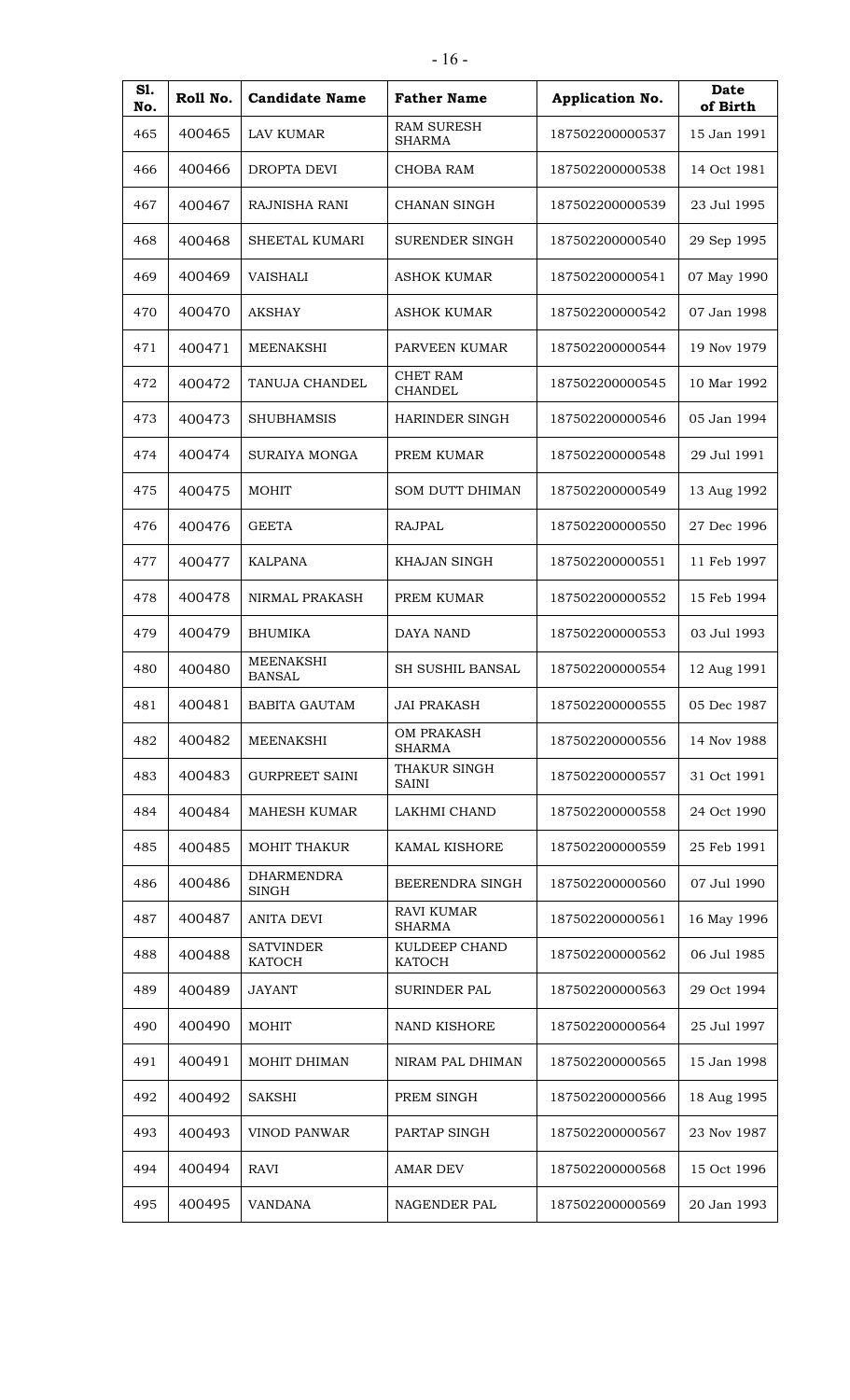| S1.<br>No. | Roll No. | <b>Candidate Name</b>  | <b>Father Name</b>                 | Application No. | Date<br>of Birth |
|------------|----------|------------------------|------------------------------------|-----------------|------------------|
| 496        | 400496   | <b>SUMAN</b>           | <b>RAMESHWAR</b><br>THAKURL        | 187502200000571 | 25 Jul 1997      |
| 497        | 400497   | <b>CHAMPA</b>          | OM PRAKASH                         | 187502200000572 | 16 Dec 1991      |
| 498        | 400498   | <b>JIGYASHU SHARMA</b> | <b>AJAY SHARMA</b>                 | 187502200000574 | 09 Jan 1997      |
| 499        | 400499   | <b>DIKSHA SHARMA</b>   | <b>SH KAMLA NAND</b>               | 187502200000575 | 16 Jul 1995      |
| 500        | 400500   | YADU KUMARI            | LATE ASHOK KUMAR                   | 187502200000576 | 05 Dec 1978      |
| 501        | 400501   | <b>SHIVANI</b>         | <b>SUMAN SOURABH</b>               | 187502200000577 | 28 Aug 1994      |
| 502        | 400502   | <b>JYOTI</b>           | <b>JAGDISH</b>                     | 187502200000578 | 15 Nov 1994      |
| 503        | 400503   | RANVIR SINGH           | <b>BHIM SINGH</b>                  | 187502200000579 | 06 Feb 1991      |
| 504        | 400504   | PANKAJ KUMAR           | RANJIT SINGH                       | 187502200000580 | 11 Oct 1996      |
| 505        | 400505   | PRITAM PAWAR           | KHUSHAL SINGH                      | 187502200000581 | 21 Jul 1996      |
| 506        | 400506   | <b>POOJA</b>           | PADAM SHARMA                       | 187502200000584 | 14 Aug 1989      |
| 507        | 400507   | <b>ASLAM MOHAMMAD</b>  | <b>FAQEER MOHD</b>                 | 187502200000585 | 30 May 1993      |
| 508        | 400508   | HIMANI SHARMA          | <b>KRISHAN DUTT</b>                | 187502200000586 | 24 Jan 1997      |
| 509        | 400509   | <b>MANISH CHAUHAN</b>  | NAROTTAM LAL                       | 187502200000587 | 18 Sep 1998      |
| 510        | 400510   | DINESHA DEVI           | NIRMA RAM                          | 187502200000588 | 12 Feb 1994      |
| 511        | 400511   | KUMARI VISHAKHA        | <b>KAMAL KISHORE</b>               | 187502200000589 | 02 Jul 1992      |
| 512        | 400512   | MAJOR SINGH            | <b>GAREEBU SINGH</b>               | 187502200000590 | 27 Jan 1992      |
| 513        | 400513   | <b>INDIRA DEVI</b>     | PREM SINGH                         | 187502200000591 | 07 Feb 1995      |
| 514        | 400514   | RICHA VERMA            | <b>ASHOK KUMAR</b><br><b>VERMA</b> | 187502200000592 | 26 Nov 1991      |
| 515        | 400515   | <b>PRAVISHNA</b>       | <b>GOPAL SINGH</b>                 | 187502200000593 | 17 Mar 1996      |
| 516        | 400516   | <b>SAVITRI DEVI</b>    | PRAKASH CHAND                      | 187502200000594 | 01 Feb 1990      |
| 517        | 400517   | URMILA KUMARI          | <b>MOHAN LAL</b>                   | 187502200000595 | 01 Oct 1993      |
| 518        | 400518   | <b>SITA RAM</b>        | <b>KANSHI RAM</b>                  | 187502200000596 | 11 Apr 1991      |
| 519        | 400519   | <b>SEEMA DEVI</b>      | <b>GURBAKSH SINGH</b>              | 187502200000597 | 02 Jun 1981      |
| 520        | 400520   | MADHU BALA             | NARESH KUMAR                       | 187502200000599 | 27 Feb 1991      |
| 521        | 400521   | <b>ASINA VERMA</b>     | YOGESHWAR<br><b>KUMAR</b>          | 187502200000600 | 22 Dec 1993      |
| 522        | 400522   | <b>DIVYA</b>           | ROOP KUMAR<br><b>SHARMA</b>        | 187502200000601 | 22 Dec 1993      |
| 523        | 400523   | RISHU KUMAR            | OM PRAKASH                         | 187502200000604 | 01 Aug 1994      |
| 524        | 400524   | RAVEENA NEGI           | <b>TARA CHAND</b>                  | 187502200000605 | 24 Oct 1994      |
| 525        | 400525   | <b>DINESH KUMAR</b>    | <b>SUBEY SINGH</b>                 | 187502200000608 | 10 Oct 1991      |
| 526        | 400526   | REENA DEVI             | <b>JIA LAL</b>                     | 187502200000609 | 25 Nov 1989      |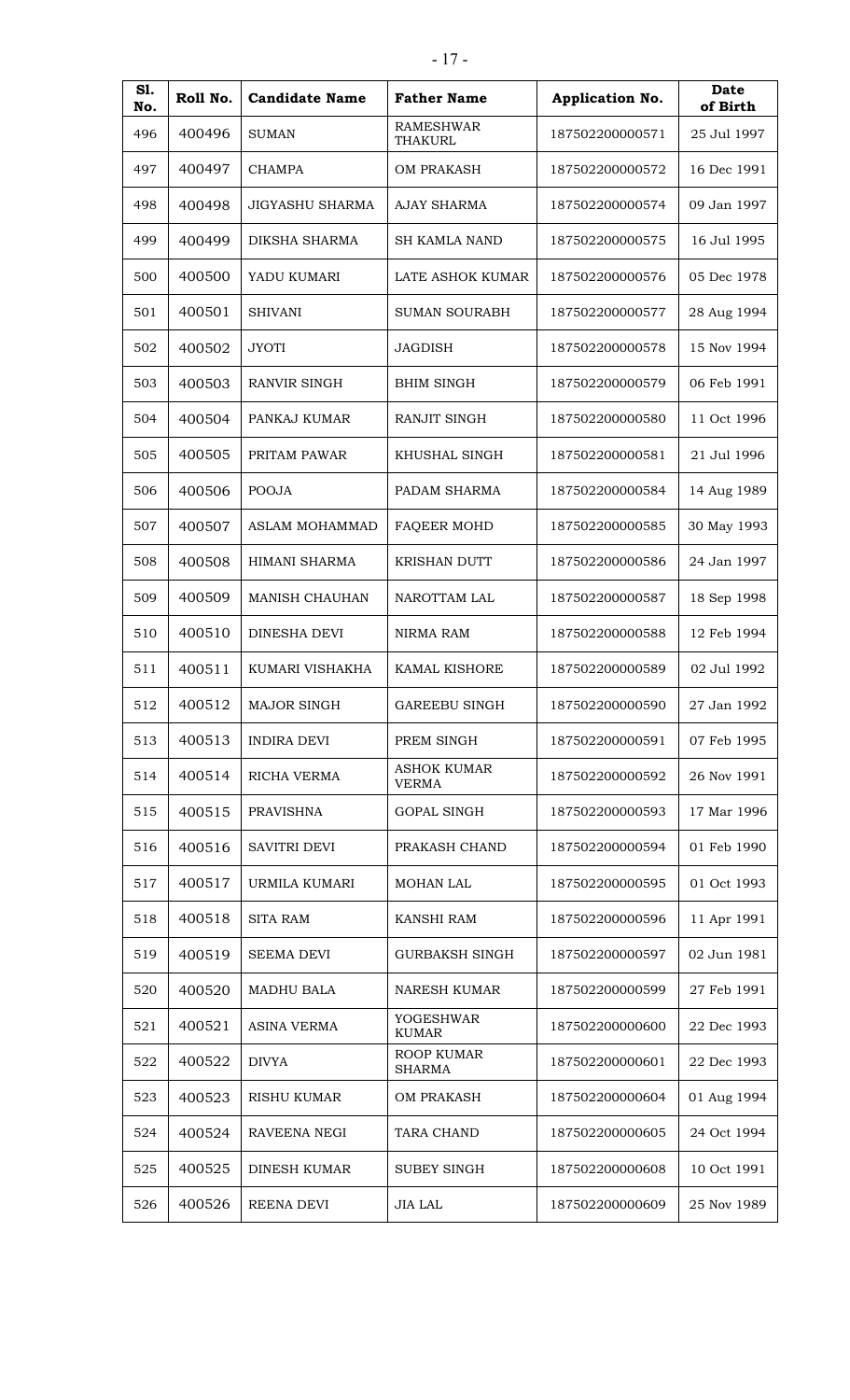| S1.<br>No. | Roll No. | <b>Candidate Name</b>            | <b>Father Name</b>                        | Application No. | <b>Date</b><br>of Birth |
|------------|----------|----------------------------------|-------------------------------------------|-----------------|-------------------------|
| 527        | 400527   | <b>MADAN SINGH</b>               | <b>RATTAN SINGH</b>                       | 187502200000610 | 27 Jun 1993             |
| 528        | 400528   | POOJA RANI                       | <b>RAJ KUMAR</b>                          | 187502200000611 | 11 Nov 1987             |
| 529        | 400529   | ASHISH KUMAR                     | <b>SH JEEVAN LAL</b>                      | 187502200000612 | 15 Nov 1996             |
| 530        | 400530   | <b>RAJAN</b>                     | <b>ASHOK SHARMA</b>                       | 187502200000613 | 30 Jul 1990             |
| 531        | 400531   | <b>ANKUSH</b><br><b>BHARDWAJ</b> | <b>SUNIL KUMAR</b>                        | 187502200000615 | 13 Mar 1988             |
| 532        | 400532   | ATIMA SINGH                      | <b>BHUPENDER SINGH</b><br><b>KATARIYA</b> | 187502200000616 | 29 Nov 1993             |
| 533        | 400533   | <b>SANJEEV KUMAR</b>             | DEV RAJ                                   | 187502200000617 | 25 Jan 1991             |
| 534        | 400534   | RATNESH KUMAR<br><b>MAURYA</b>   | <b>SHIV MURAT</b><br><b>MAURYA</b>        | 187502200000619 | 28 Nov 1991             |
| 535        | 400535   | <b>KARTIK</b>                    | <b>HARMINDER</b>                          | 187502200000620 | 22 May 1996             |
| 536        | 400536   | <b>SHABNAM</b>                   | <b>SARWAN KUMAR</b>                       | 187502200000622 | 27 Apr 1996             |
| 537        | 400537   | <b>KIRAN LATA</b>                | PRITTAM CHAND                             | 187502200000624 | 18 Nov 1981             |
| 538        | 400538   | MEENA DEVI                       | RAM DYAL                                  | 187502200000625 | 25 May 1988             |
| 539        | 400539   | PRASHANT KUMAR                   | <b>UMESH CHAND</b>                        | 187502200000627 | 09 Nov 1993             |
| 540        | 400540   | AMIT                             | <b>HAWA SINGH</b>                         | 187502200000628 | 23 Sep 1989             |
| 541        | 400541   | <b>MUKESH</b>                    | <b>GIAN CHAND</b>                         | 187502200000629 | 13 Dec 1989             |
| 542        | 400542   | HUMESH SHARMA                    | OM PRAKASH<br><b>SHARMA</b>               | 187502200000630 | 14 Apr 1990             |
| 543        | 400543   | <b>SHUBHAM KUMAR</b>             | RAJ RATAN SAH                             | 187502200000631 | 08 Jan 1997             |
| 544        | 400544   | <b>AMIT KUMAR</b>                | <b>SURAT SINGH</b>                        | 187502200000632 | 27 Jan 1994             |
| 545        | 400545   | CHINKY CHAWLA                    | HARISH KUMAR                              | 187502200000633 | 22 Dec 1993             |
| 546        | 400546   | <b>VISHAL THAKUR</b>             | <b>DURGA SINGH</b>                        | 187502200000634 | 25 Aug 1997             |
| 547        | 400547   | DAVENDER KUMAR<br><b>WALIA</b>   | RAMESH CHAND<br><b>WALIA</b>              | 187502200000635 | 19 Mar 1996             |
| 548        | 400548   | RITIKA JASWAL                    | MOHINDER JASWAL                           | 187502200000636 | 05 Aug 1995             |
| 549        | 400549   | KUMARI KAJAL                     | <b>GEETA RAM</b>                          | 187502200000637 | 25 Mar 1996             |
| 550        | 400550   | <b>ABHISHEK MEHTA</b>            | SATISH MEHTA                              | 187502200000638 | 04 Jun 1994             |
| 551        | 400551   | <b>DIKSHA</b>                    | <b>INDER JEET</b>                         | 187502200000639 | 18 Dec 1996             |
| 552        | 400552   | SHEETAL VERMA                    | <b>KHEM SINGH</b><br><b>VERMA</b>         | 187502200000640 | 02 Nov 1996             |
| 553        | 400553   | ANKAJ SINGH                      | MATWER SINGH                              | 187502200000641 | 25 Apr 1995             |
| 554        | 400554   | <b>ANKUSH</b>                    | <b>RAM SUROOP</b>                         | 187502200000642 | 15 Feb 1995             |
| 555        | 400555   | <b>SACHIN VERMA</b>              | <b>BALBIR SINGH</b>                       | 187502200000643 | 25 Mar 1992             |
| 556        | 400556   | <b>NARESH KUMAR</b>              | <b>SATPAL</b>                             | 187502200000644 | 08 Apr 1996             |

400557 KARAMJEET KAUR DEVINDER SINGH 187502200000645 12 Dec 1989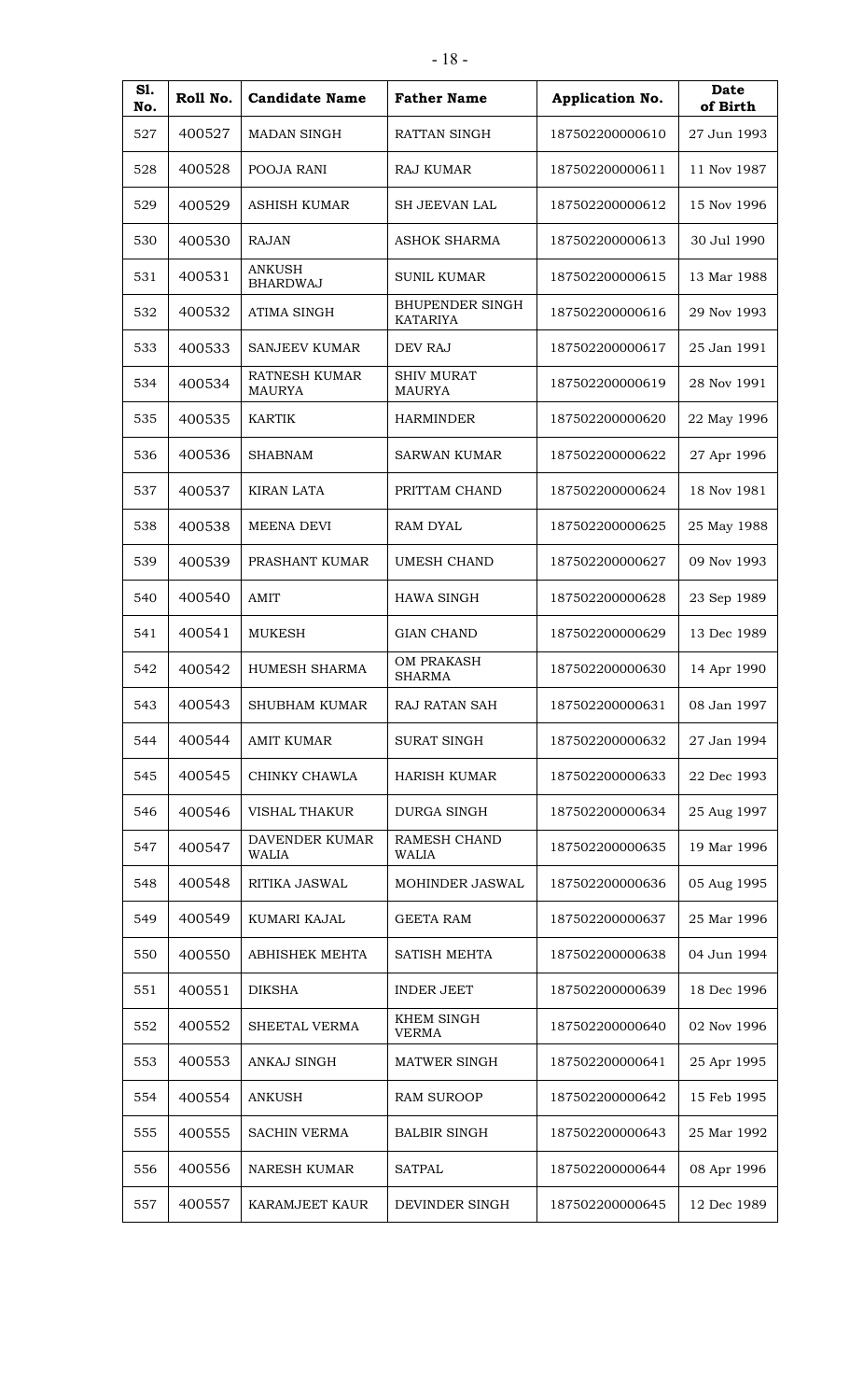| S1.<br>No. | Roll No. | <b>Candidate Name</b>       | <b>Father Name</b>                   | Application No. | Date<br>of Birth |
|------------|----------|-----------------------------|--------------------------------------|-----------------|------------------|
| 558        | 400558   | <b>POOJA</b>                | <b>HEM RAJ</b>                       | 187502200000646 | 06 Jul 1995      |
| 559        | 400559   | ANUJ CHAUDHARY              | NIRMAL KUMAR                         | 187502200000647 | 25 Jun 1996      |
| 560        | 400560   | SANTOSH KUMARI              | <b>AMAR CHAND</b>                    | 187502200000648 | 30 Oct 1990      |
| 561        | 400561   | SITA DEVI                   | <b>HARI SINGH</b>                    | 187502200000649 | 15 Mar 1992      |
| 562        | 400562   | <b>MONIKA</b>               | <b>SUBHASH ARORA</b>                 | 187502200000650 | 20 Jan 1995      |
| 563        | 400563   | AJAY KUMAR<br><b>SHARMA</b> | VINOD KUMAR                          | 187502200000651 | 11 May 1994      |
| 564        | 400564   | <b>RANJNA DEVI</b>          | <b>MAST RAM</b>                      | 187502200000652 | 11 Dec 1995      |
| 565        | 400565   | <b>SHAGUN</b>               | <b>DIVISION SINGH</b><br><b>RANA</b> | 187502200000653 | 22 Feb 1997      |
| 566        | 400566   | <b>KANCHAN</b>              | <b>VINOD KUMAR</b>                   | 187502200000654 | 24 May 1996      |
| 567        | 400567   | <b>MANOJ TOMAR</b>          | DAYAL SINGH                          | 187502200000655 | 06 Jan 1990      |
| 568        | 400568   | KIRAN KUMARI                | YASHWANT SINGH                       | 187502200000657 | 20 Jun 1991      |
| 569        | 400569   | PARUL                       | <b>SUBHASH CHANDER</b>               | 187502200000658 | 30 Sep 1997      |
| 570        | 400570   | TANU SHARMA                 | <b>AKSHAY KUMAR</b>                  | 187502200000659 | 02 Jun 1986      |
| 571        | 400571   | KOMAL MAKKAR                | <b>JOGINDER MAKKAR</b>               | 187502200000660 | 29 Sep 1994      |
| 572        | 400572   | <b>KUMAR SAHIL</b>          | KAMAL SINGH                          | 187502200000661 | 28 Jul 1993      |
| 573        | 400573   | <b>DEV SUMAN</b>            | <b>NARESH KUMAR</b><br><b>SHARMA</b> | 187502200000662 | 03 Nov 1995      |
| 574        | 400574   | <b>GEETA DEVI</b>           | LEELA CHAND                          | 187502200000664 | 05 Oct 1994      |
| 575        | 400575   | <b>AKHIL RANA</b>           | <b>RAKESH RANA</b>                   | 187502200000665 | 17 Feb 1998      |
| 576        | 400576   | <b>EKTA KUMARI</b>          | <b>JATINDER KUMAR</b>                | 187502200000666 | 08 Feb 1992      |
| 577        | 400577   | <b>AMAN VERMA</b>           | RAGHUBIR VERMA                       | 187502200000667 | 05 Dec 1995      |
| 578        | 400578   | <b>DHEERAJ</b>              | NARAD MANI                           | 187502200000668 | 28 Aug 1991      |
| 579        | 400579   | <b>SEEMA KASHYAP</b>        | <b>BABU RAM</b>                      | 187502200000669 | 30 Jul 1994      |
| 580        | 400580   | <b>SATISH KUMAR</b>         | DHARAM SINGH                         | 187502200000670 | 20 Sep 1997      |
| 581        | 400581   | YUDHVIR ANTIL               | <b>SANJAY ANTIL</b>                  | 187502200000671 | 12 Nov 1992      |
| 582        | 400582   | <b>RAHUL</b>                | <b>SOHAN SINGH</b>                   | 187502200000672 | 22 Dec 1996      |
| 583        | 400583   | <b>ANKITA PANDIT</b>        | MEHAR CHAND                          | 187502200000673 | 23 Apr 1992      |
| 584        | 400584   | <b>SHIVANI</b>              | <b>ISHWARI NAND</b>                  | 187502200000674 | 15 Jul 1995      |
| 585        | 400585   | KUMARI SANGEETA             | CHAMAN SINGH                         | 187502200000675 | 04 Apr 1986      |
| 586        | 400586   | MAMTA KUMARI                | KARTAR CHAND                         | 187502200000676 | 26 Jun 1991      |
| 587        | 400587   | <b>NARESH KUMAR</b>         | <b>JATINDER KUMAR</b>                | 187502200000677 | 17 Feb 1982      |
| 588        | 400588   | SAKSHI BHARDWAJ             | <b>SH ASHAVANI</b><br><b>KUMAR</b>   | 187502200000678 | 02 Jan 1993      |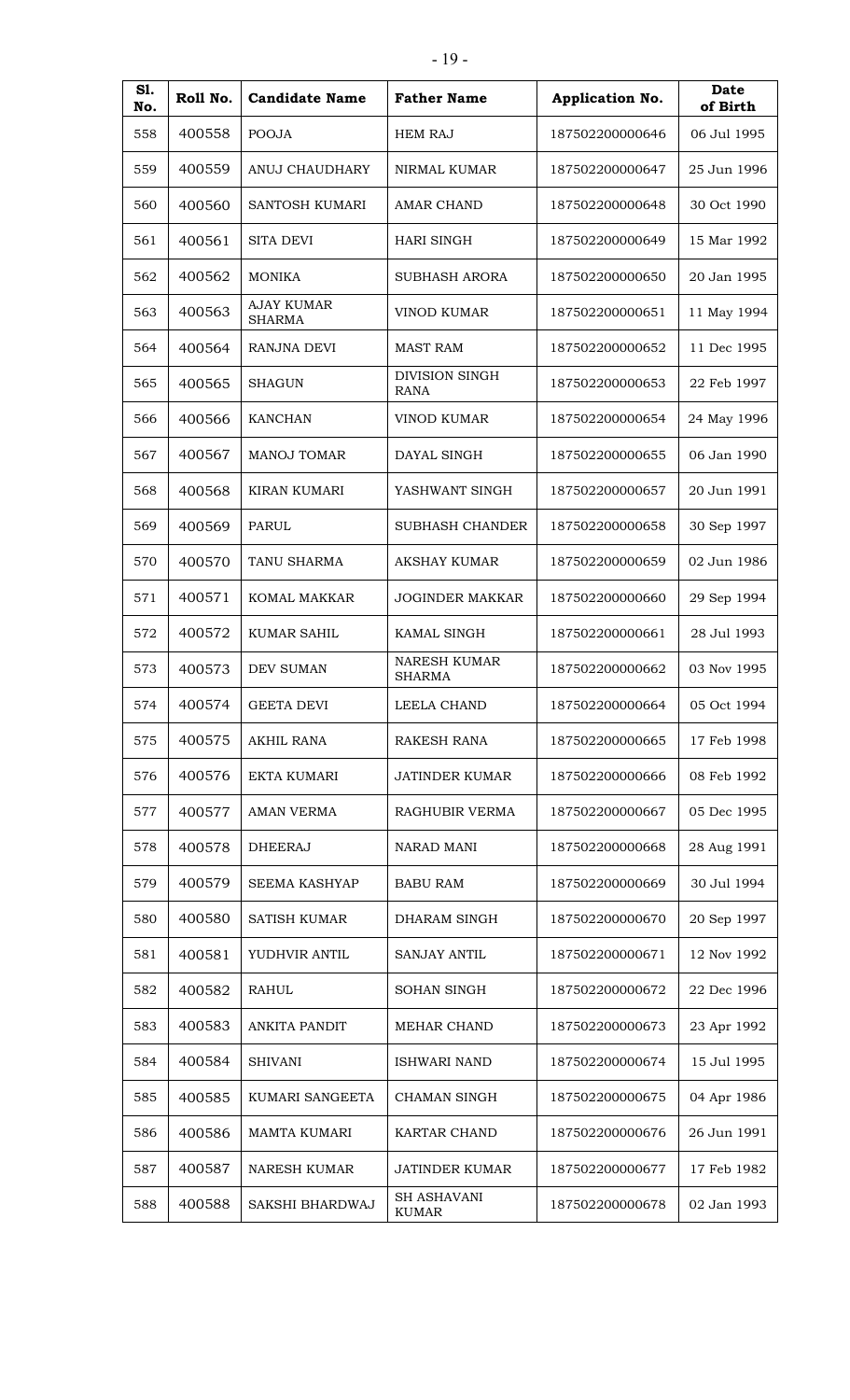| <b>S1.</b><br>No. | Roll No. | <b>Candidate Name</b> | <b>Father Name</b>                 | Application No. | <b>Date</b><br>of Birth |
|-------------------|----------|-----------------------|------------------------------------|-----------------|-------------------------|
| 589               | 400589   | <b>RAKESH KUMAR</b>   | <b>SOHAN SINGH</b>                 | 187502200000679 | 09 Sep 1985             |
| 590               | 400590   | <b>RASHAMI DEVI</b>   | <b>RAMESH KUMAR</b>                | 187502200000680 | 15 Jul 1986             |
| 591               | 400591   | <b>GAGANDEEP</b>      | <b>DALIP KUMAR</b>                 | 187502200000681 | 17 Jul 1994             |
| 592               | 400592   | <b>UMESH GOYAL</b>    | RAJINDER GOYAL                     | 187502200000683 | 28 Aug 1994             |
| 593               | 400593   | <b>SANJEEV KUMAR</b>  | RATTAN LAL                         | 187502200000684 | 20 Apr 1984             |
| 594               | 400594   | <b>BALBIR SINGH</b>   | <b>HUKAM SINGH</b>                 | 187502200000685 | 27 Mar 1987             |
| 595               | 400595   | PRATIBHA KUMARI       | YASHWANT SINGH                     | 187502200000686 | 22 Feb 1992             |
| 596               | 400596   | <b>LOKENDER HETTA</b> | <b>RAMANAND</b>                    | 187502200000688 | 01 Aug 1995             |
| 597               | 400597   | <b>KHEM RAJ</b>       | PURUSHOTTAM                        | 187502200000689 | 14 May 1996             |
| 598               | 400598   | <b>RAMESH KUMAR</b>   | <b>KHEM CHAND</b>                  | 187502200000690 | 21 Apr 1994             |
| 599               | 400599   | <b>SHILPA VERMA</b>   | PARMANAND VERMA                    | 187502200000691 | 28 Oct 1998             |
| 600               | 400600   | <b>AMIT KUMAR</b>     | <b>GURBAKSH</b>                    | 187502200000692 | 27 Jan 1987             |
| 601               | 400601   | <b>DEEPIKA</b>        | <b>KHUSHI RAM</b>                  | 187502200000694 | 10 May 1995             |
| 602               | 400602   | KUMARI ANJANA         | <b>NEK RAM</b>                     | 187502200000695 | 08 Aug 1992             |
| 603               | 400603   | NEEM CHAND            | <b>HET RAM</b>                     | 187502200000696 | 03 Jan 1989             |
| 604               | 400604   | <b>NARESH KUMAR</b>   | <b>BALBIR SINGH</b>                | 187502200000697 | 05 Aug 1995             |
| 605               | 400605   | POOJA DEVI            | <b>JIYA LAL</b>                    | 187502200000698 | 04 Feb 1995             |
| 606               | 400606   | <b>JATIN KUMAR</b>    | RAJ KUMAR                          | 187502200000699 | 05 Oct 1992             |
| 607               | 400607   | MEENA DEVI            | <b>BHARAT RAM</b>                  | 187502200000701 | 09 Nov 1982             |
| 608               | 400608   | RAJNI BALA            | <b>MADAN LAL</b>                   | 187502200000702 | 29 Nov 1977             |
| 609               | 400609   | NEERAJ SHARMA         | <b>NARENDER KUMAR</b>              | 187502200000703 | 28 Mar 1997             |
| 610               | 400610   | <b>GAZAL KHERA</b>    | RAKESH KUMAR<br><b>KHERA</b>       | 187502200000705 | 18 Feb 1996             |
| 611               | 400611   | <b>SUJATA NEGI</b>    | VIDYA NAND NEGI                    | 187502200000706 | 15 Oct 1988             |
| 612               | 400612   | <b>BHARTI THAKUR</b>  | KHEM CHAND                         | 187502200000708 | 28 Jan 1987             |
| 613               | 400613   | SATBIR SINGH          | <b>MUNSHI RAM</b>                  | 187502200000709 | 08 Apr 1987             |
| 614               | 400614   | UNIKA CHAUHAN         | <b>AJAY KUMAR</b>                  | 187502200000710 | 11 May 1997             |
| 615               | 400615   | DIKSHA GALHOTRA       | <b>SURENDER</b><br><b>GALHOTRA</b> | 187502200000711 | 29 Oct 1995             |
| 616               | 400616   | CHITRA RAJTA          | PRABHU DAYAL                       | 187502200000714 | 13 Apr 1997             |
| 617               | 400617   | <b>SAHIL</b>          | <b>SOM NATH</b>                    | 187502200000715 | 20 Jun 1992             |
| 618               | 400618   | <b>JAI MALA</b>       | <b>DEVI RAM</b>                    | 187502200000717 | 18 Mar 1993             |
| 619               | 400619   | <b>SAPNA KUMARI</b>   | TEK CHAND                          | 187502200000719 | 15 Dec 1997             |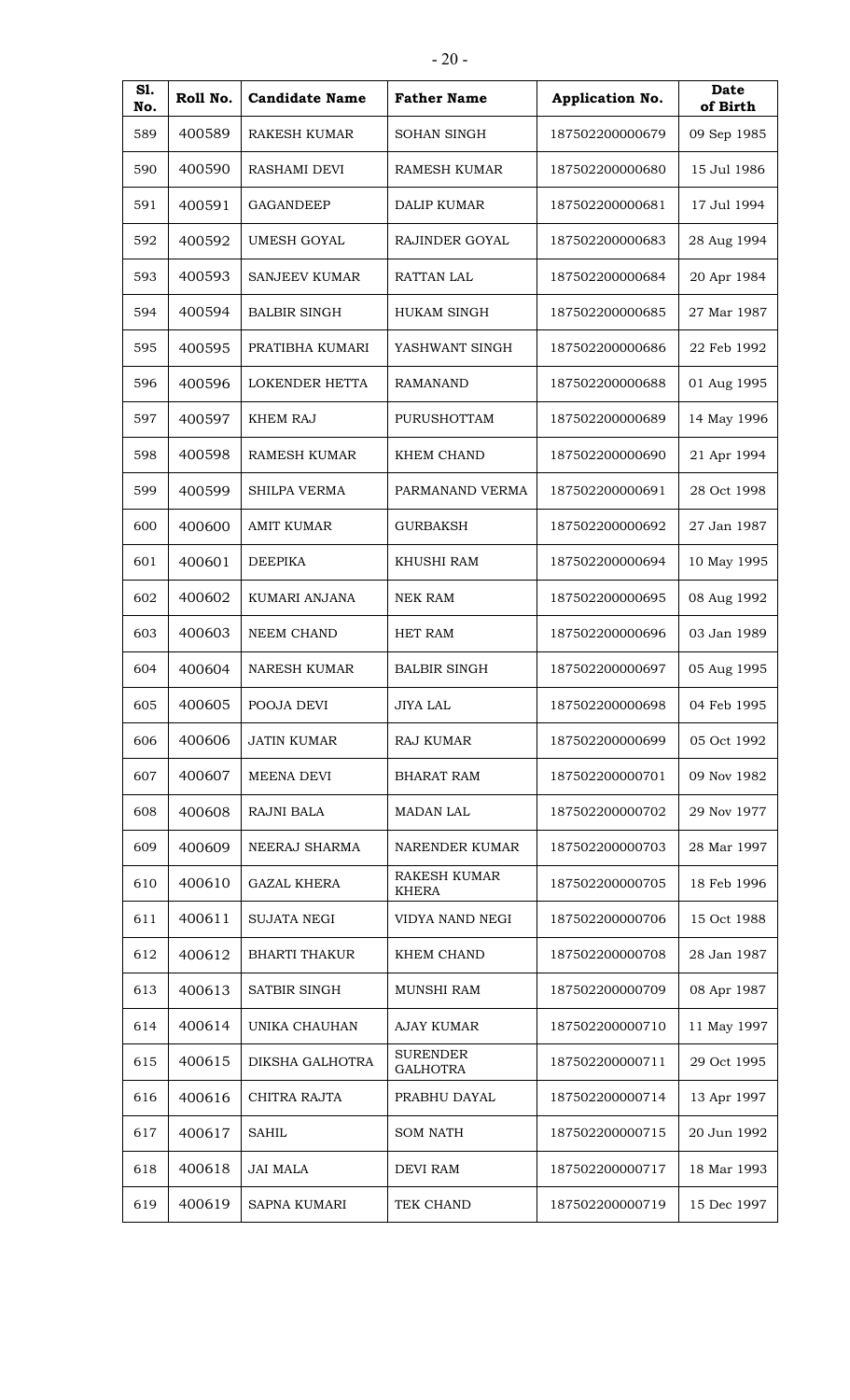| S1.<br>No. | Roll No. | <b>Candidate Name</b>             | <b>Father Name</b>                   | Application No. | <b>Date</b><br>of Birth |
|------------|----------|-----------------------------------|--------------------------------------|-----------------|-------------------------|
| 620        | 400620   | KALPNA SHARMA                     | <b>JAI CHAND SHARMA</b>              | 187502200000720 | 27 Jan 1993             |
| 621        | 400621   | HIMANI SHARMA                     | <b>ASHOK SHARMA</b>                  | 187502200000722 | 03 May 1998             |
| 622        | 400622   | <b>BALWANT SINGH</b>              | RIKHI RAM                            | 187502200000723 | 30 Oct 1986             |
| 623        | 400623   | <b>MANJU</b>                      | <b>AMAR NATH</b>                     | 187502200000724 | 15 Jan 1997             |
| 624        | 400624   | RITIK GULERIA                     | <b>VINOD KUMAR</b><br><b>GULERIA</b> | 187502200000725 | 10 Nov 1995             |
| 625        | 400625   | PRITI                             | RAJ KUMAR PAMRAL                     | 187502200000726 | 30 Aug 1992             |
| 626        | 400626   | ATUL CHAUDHARY                    | NAND LAL                             | 187502200000727 | 09 Jul 1996             |
| 627        | 400627   | <b>MAHESH KUMAR</b>               | DHARAM SINGH                         | 187502200000728 | 24 Oct 1989             |
| 628        | 400628   | <b>TINU</b>                       | <b>HAKAM CHAND</b>                   | 187502200000729 | 10 Jan 1994             |
| 629        | 400629   | <b>SHRAWAN KUMAR</b>              | <b>RAMJI DASS</b>                    | 187502200000730 | 01 Mar 1985             |
| 630        | 400630   | <b>NITISH RAJAN</b>               | <b>BISHAN SINGH</b>                  | 187502200000732 | 03 Oct 1992             |
| 631        | 400631   | <b>DINESH KUMAR</b>               | PRITAM CHAND                         | 187502200000733 | 30 May 1993             |
| 632        | 400632   | <b>KAMAL KRISHAN</b>              | <b>MOLAK RAM</b>                     | 187502200000734 | 24 Dec 1977             |
| 633        | 400633   | REENA SHARMA                      | <b>RAJESH KUMAR</b><br><b>SHARMA</b> | 187502200000736 | 21 Sep 1997             |
| 634        | 400634   | <b>ANU RANI</b>                   | YASHPAL JAMWAL                       | 187502200000737 | 31 Aug 1993             |
| 635        | 400635   | SONIKA SHARMA                     | <b>SHASHI PAUL</b>                   | 187502200000738 | 19 Apr 1992             |
| 636        | 400636   | <b>SHIV KUMAR</b>                 | HOSHIAR SINGH                        | 187502200000739 | 13 Dec 1988             |
| 637        | 400637   | <b>GEETANJALI</b>                 | <b>RAJ KUMAR</b>                     | 187502200000740 | 17 Feb 1996             |
| 638        | 400638   | <b>SURINDER KUMAR</b>             | PHENA RAM                            | 187502200000742 | 11 Oct 1990             |
| 639        | 400639   | <b>MANITA</b>                     | KHILARI PRASAD                       | 187502200000744 | 26 Dec 1994             |
| 640        | 400640   | CHANDER BHANU<br><b>TANWAR</b>    | PARKASH CHAND<br><b>TANWAR</b>       | 187502200000745 | 08 Mar 1989             |
| 641        | 400641   | <b>HIMANSHU</b><br><b>PANCHTA</b> | <b>SH RAMLAL</b><br><b>PANCHTA</b>   | 187502200000746 | 08 Aug 1992             |
| 642        | 400642   | SUNITA SHARMA                     | <b>OM PRAKASH</b>                    | 187502200000748 | 10 Jan 1988             |
| 643        | 400643   | <b>HARPREET KAUR</b>              | <b>KISHORI LAL</b>                   | 187502200000750 | 27 Mar 1995             |
| 644        | 400644   | <b>SHEFALI</b>                    | <b>SANTOSH KUMAR</b>                 | 187502200000751 | 08 Jan 1995             |
| 645        | 400645   | <b>VIKASH</b>                     | MANMOHAN SINGH                       | 187502200000752 | 26 Jun 1995             |
| 646        | 400646   | <b>GAYATRI DEVI</b>               | SH RATTAN LAL                        | 187502200000753 | 29 Feb 1992             |
| 647        | 400647   | DIKSHA KUMARI                     | <b>CHANDER SHEKHAR</b>               | 187502200000754 | 20 Mar 1996             |
| 648        | 400648   | ROHIT MEELU                       | <b>SHANKAR CHAND</b>                 | 187502200000755 | 28 Aug 1995             |
| 649        | 400649   | <b>AJAY KAUNDAL</b>               | <b>BHANGU RAM</b>                    | 187502200000756 | 20 Feb 1992             |
| 650        | 400650   | PRITI CHOURASIYA                  | LUCKY RAM                            | 187502200000757 | 09 May 1993             |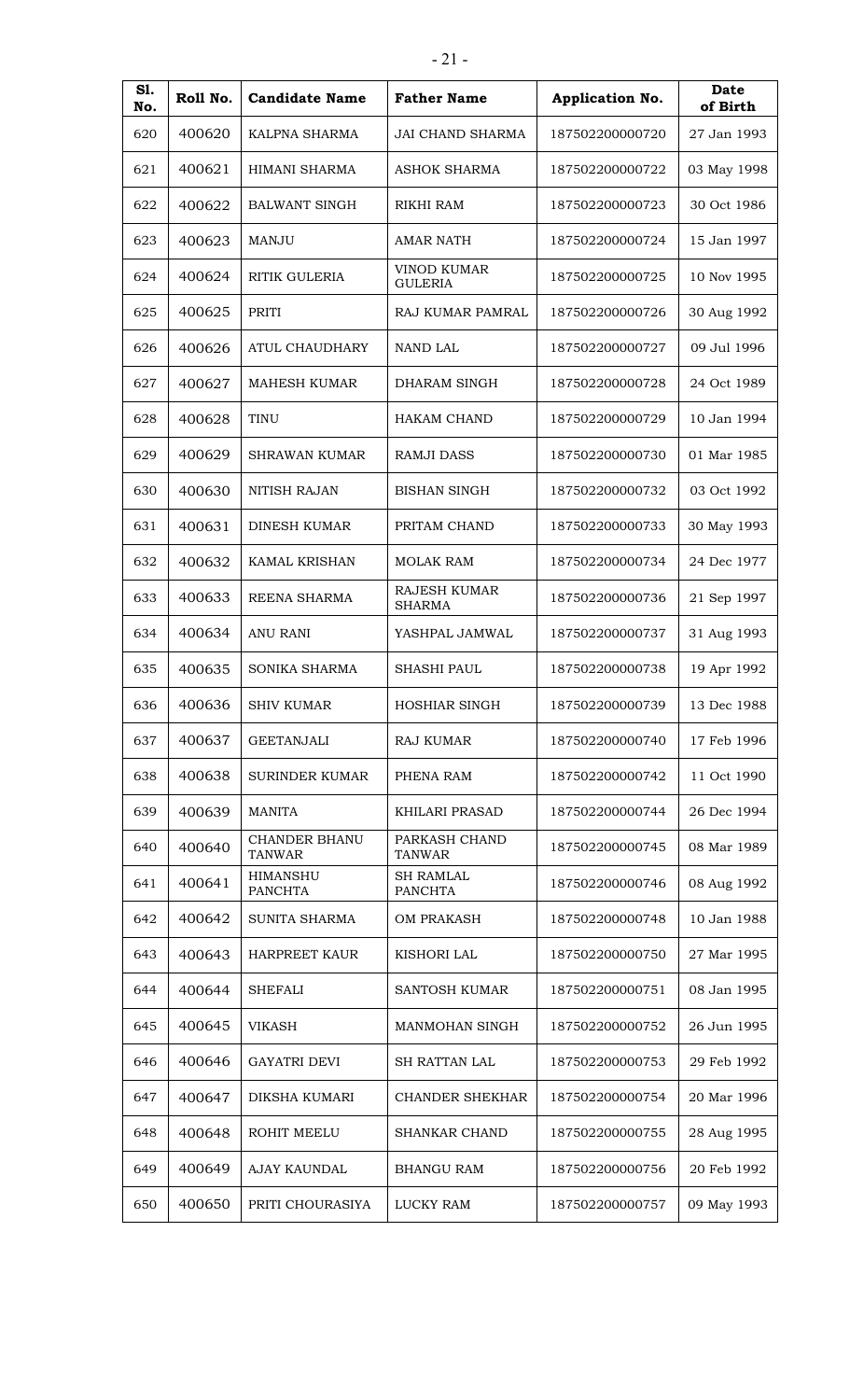| S1.<br>No. | Roll No. | <b>Candidate Name</b>             | <b>Father Name</b>                  | Application No. | Date<br>of Birth |
|------------|----------|-----------------------------------|-------------------------------------|-----------------|------------------|
| 651        | 400651   | <b>MAMTA DEVI</b>                 | <b>RAM SARUP</b>                    | 187502200000758 | 13 Dec 1988      |
| 652        | 400652   | RAM SAGAR YADAV                   | MITHILESH KUMAR<br>YADAV            | 187502200000759 | 10 Jun 1994      |
| 653        | 400653   | DHARAMVIR KUMAR                   | KRISHNA NANDAN<br><b>SINGH</b>      | 187502200000760 | 03 Feb 1985      |
| 654        | 400654   | <b>SULOCHANA</b>                  | <b>BHEEM SAIN</b><br><b>SHARMA</b>  | 187502200000761 | 16 Oct 1994      |
| 655        | 400655   | <b>VISHAL KUMAR</b>               | SURJEET SINGH                       | 187502200000762 | 09 Oct 1997      |
| 656        | 400656   | YASH BAPNA                        | <b>DINESH KUMAR</b><br><b>BAPNA</b> | 187502200000764 | 15 Oct 1980      |
| 657        | 400657   | ANIRUDDHA GHOSH                   | DIBAKAR GHOSH                       | 187502200000765 | 09 Dec 1987      |
| 658        | 400658   | SHIKHA KANOJIA                    | SANJAY KUMAR                        | 187502200000766 | 12 Feb 1993      |
| 659        | 400659   | <b>KIRAN RANI</b>                 | <b>JAGDISH CHANDER</b>              | 187502200000767 | 29 Dec 1995      |
| 660        | 400660   | <b>AMARJIT KAUR</b>               | <b>KEWAL SINGH</b>                  | 187502200000768 | 29 Oct 1997      |
| 661        | 400661   | PRIYA SERAIK                      | PADAM SINGH                         | 187502200000769 | 02 Jun 1990      |
| 662        | 400662   | <b>RANJANA</b><br><b>BHARDWAJ</b> | VINOD KUMAR                         | 187502200000770 | 17 Jan 1996      |
| 663        | 400663   | <b>SUNIL KUMAR</b>                | <b>GIAN CHAND</b>                   | 187502200000771 | 20 Jan 1995      |
| 664        | 400664   | <b>ANIL THAKUR</b>                | LOT RAM                             | 187502200000772 | 26 Mar 1995      |
| 665        | 400665   | <b>AVINASH</b>                    | <b>AJMER SINGH</b>                  | 187502200000773 | 28 Jul 1996      |
| 666        | 400666   | ASHISH KUMAR                      | <b>TILAK RAJ</b>                    | 187502200000774 | 24 Oct 1996      |
| 667        | 400667   | ANJALI SHARMA                     | <b>KUSHLANAND</b>                   | 187502200000775 | 25 Nov 1990      |
| 668        | 400668   | <b>TANISHA</b>                    | <b>BHOOP CHAND</b>                  | 187502200000776 | 11 May 1998      |
| 669        | 400669   | <b>ASHISH SAINI</b>               | <b>ASHISH SAINI</b>                 | 187502200000777 | 15 May 1995      |
| 670        | 400670   | RANJANA DEVI                      | HOSHIAR SINGH                       | 187502200000778 | 21 Jul 1997      |
| 671        | 400671   | NEHA SHARMA                       | <b>OM PRAKASH</b>                   | 187502200000779 | 28 Sep 1996      |
| 672        | 400672   | <b>SUMIT SHARMA</b>               | <b>HEM RAJ SHARMA</b>               | 187502200000780 | 10 Sep 1984      |
| 673        | 400673   | <b>ABHISHEK KUMAR</b>             | <b>ANJANI KUMAR</b>                 | 187502200000781 | 27 Oct 1996      |
| 674        | 400674   | <b>PREETI</b>                     | <b>ACHHRU RAM</b>                   | 187502200000782 | 04 May 1989      |
| 675        | 400675   | AKSHAY KUMAR                      | <b>ASHOK KUMAR</b>                  | 187502200000783 | 16 Aug 1996      |
| 676        | 400676   | <b>ANJANA</b>                     | <b>RAMESH</b>                       | 187502200000784 | 07 Mar 1992      |
| 677        | 400677   | ANUJ SHARMA                       | PURAN CHAND                         | 187502200000786 | 13 Jul 1989      |
| 678        | 400678   | GANGA                             | <b>VIJAY KUMAR</b>                  | 187502200000787 | 05 Mar 1997      |
| 679        | 400679   | <b>BANDNA DEVI</b>                | <b>HANS RAJ</b>                     | 187502200000788 | 13 Jul 1994      |
| 680        | 400680   | MANPREET SINGH                    | SANTOKH SINGH                       | 187502200000789 | 01 Nov 1994      |
| 681        | 400681   | RAHUL KUMAR                       | <b>ANIL SHARMA</b>                  | 187502200000790 | 05 Feb 1998      |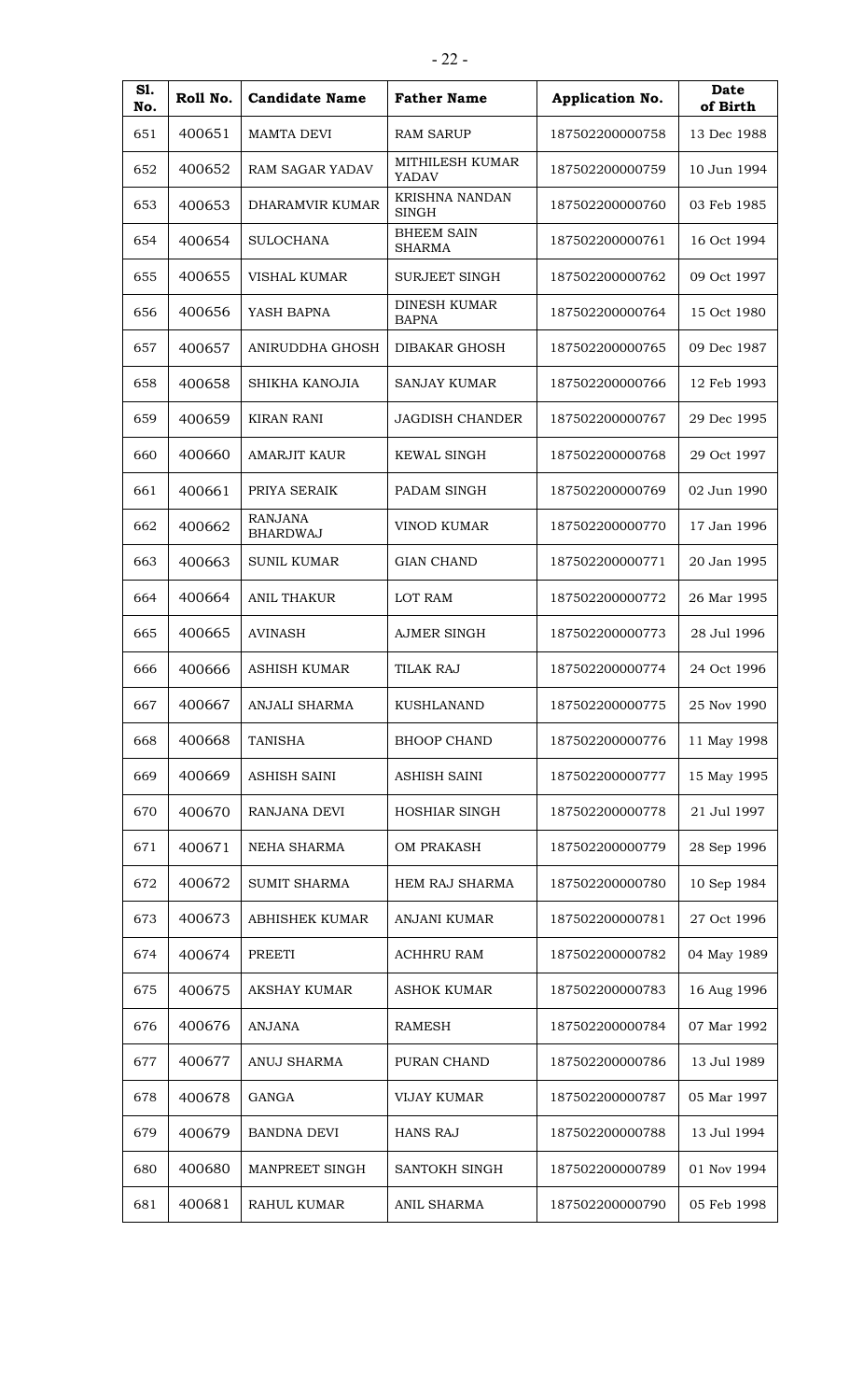| S1.<br>No. | Roll No. | <b>Candidate Name</b>                 | <b>Father Name</b>                   | Application No. | Date<br>of Birth |
|------------|----------|---------------------------------------|--------------------------------------|-----------------|------------------|
| 682        | 400682   | <b>TINA</b>                           | <b>NARENDER</b>                      | 187502200000791 | 05 Jul 1993      |
| 683        | 400683   | <b>VIRENDRA KUMAR</b><br><b>SINGH</b> | <b>RAMNARAYAN</b><br><b>SINGH</b>    | 187502200000792 | 06 Jan 1991      |
| 684        | 400684   | <b>VIPAN KUMAR</b>                    | <b>OM PARKASH</b>                    | 187502200000793 | 30 Mar 1993      |
| 685        | 400685   | <b>MEENAKSHI</b>                      | SH CHAMAN LAL<br><b>THAKUR</b>       | 187502200000795 | 02 May 1993      |
| 686        | 400686   | <b>NAVEEN KUMAR</b>                   | JAGDISH SINGH                        | 187502200000797 | 20 Jul 1990      |
| 687        | 400687   | MANJU                                 | ROSHAN LAL                           | 187502200000799 | 15 Feb 1995      |
| 688        | 400688   | <b>DIKSHA</b>                         | <b>RAMESH KUMAR</b>                  | 187502200000800 | 12 Feb 1997      |
| 689        | 400689   | ANJU                                  | <b>SHIV KUMAR</b>                    | 187502200000801 | 13 Jul 1996      |
| 690        | 400690   | <b>SAKSHI</b>                         | <b>VED PRAKASH</b><br><b>CHAUHAN</b> | 187502200000802 | 31 Mar 1994      |
| 691        | 400691   | <b>RAHUL</b>                          | <b>SURINDER KUMAR</b>                | 187502200000803 | 02 Dec 1995      |
| 692        | 400692   | PANKAJ RANA                           | <b>MADAN LAL</b>                     | 187502200000804 | 24 May 1991      |
| 693        | 400693   | HEENA SINGHAL                         | VIRENDRA KUMAR<br><b>SINGHAL</b>     | 187502200000805 | 29 Apr 1989      |
| 694        | 400694   | SATYAWAN SINGH                        | <b>RAM DHARI</b>                     | 187502200000806 | 08 Jul 1985      |
| 695        | 400695   | YUVRAJ SINGH<br><b>PATIAL</b>         | SUDARSHAN CHAND                      | 187502200000807 | 20 May 1994      |
| 696        | 400696   | RUTIKA SHARMA                         | RAJINDER KUMAR                       | 187502200000808 | 01 Aug 1995      |
| 697        | 400697   | TEK SINGH                             | <b>NIKA RAM</b>                      | 187502200000809 | 20 Oct 1987      |
| 698        | 400698   | KAILASH CHAND                         | RAMANAND SHARMA                      | 187502200000810 | 27 Sep 1993      |
| 699        | 400699   | YOGESH KUMAR                          | <b>DUNI CHAND</b>                    | 187502200000811 | 06 Feb 1994      |
| 700        | 400700   | KHEMRAJ THAKUR                        | SH KRISHAN LAL                       | 187502200000812 | 08 May 1988      |
| 701        | 400701   | PUNEET CHAUHAN                        | PRITHVI SINGH                        | 187502200000813 | 25 Mar 1989      |
| 702        | 400702   | NARINDER PAL                          | <b>AJMER SINGH</b>                   | 187502200000815 | 06 Apr 1979      |
| 703        | 400703   | <b>POONAM</b>                         | YASHPAL                              | 187502200000816 | 01 Jun 1983      |
| 704        | 400704   | MEENAKSHI                             | LEKH RAM                             | 187502200000817 | 24 Nov 1993      |
| 705        | 400705   | <b>SACHIDA NAND</b>                   | <b>UMA NAND</b>                      | 187502200000818 | 26 Apr 1983      |
| 706        | 400706   | NANCY SHARMA                          | SANDEEP KUMAR                        | 187502200000819 | 26 Jun 1990      |
| 707        | 400707   | <b>IRFAN</b>                          | HANIF MOHD                           | 187502200000820 | 21 Oct 1987      |
| 708        | 400708   | <b>SUNIL GAUTAM</b>                   | <b>UMESH KUMAR</b><br><b>GAUTAM</b>  | 187502200000821 | 16 Apr 1990      |
| 709        | 400709   | RUHANEE DROACH                        | KHIALI RAM                           | 187502200000822 | 14 Nov 1988      |
| 710        | 400710   | KAVITA SHARMA                         | LT SH MAHESH<br><b>CHAND</b>         | 187502200000823 | 13 Apr 1997      |
| 711        | 400711   | CHIRANJEEV SINGH                      | RAVINDER SINGH                       | 187502200000824 | 04 Jun 1997      |
| 712        | 400712   | ANJANA                                | <b>SHRI RAM</b>                      | 187502200000825 | 06 Jul 1994      |